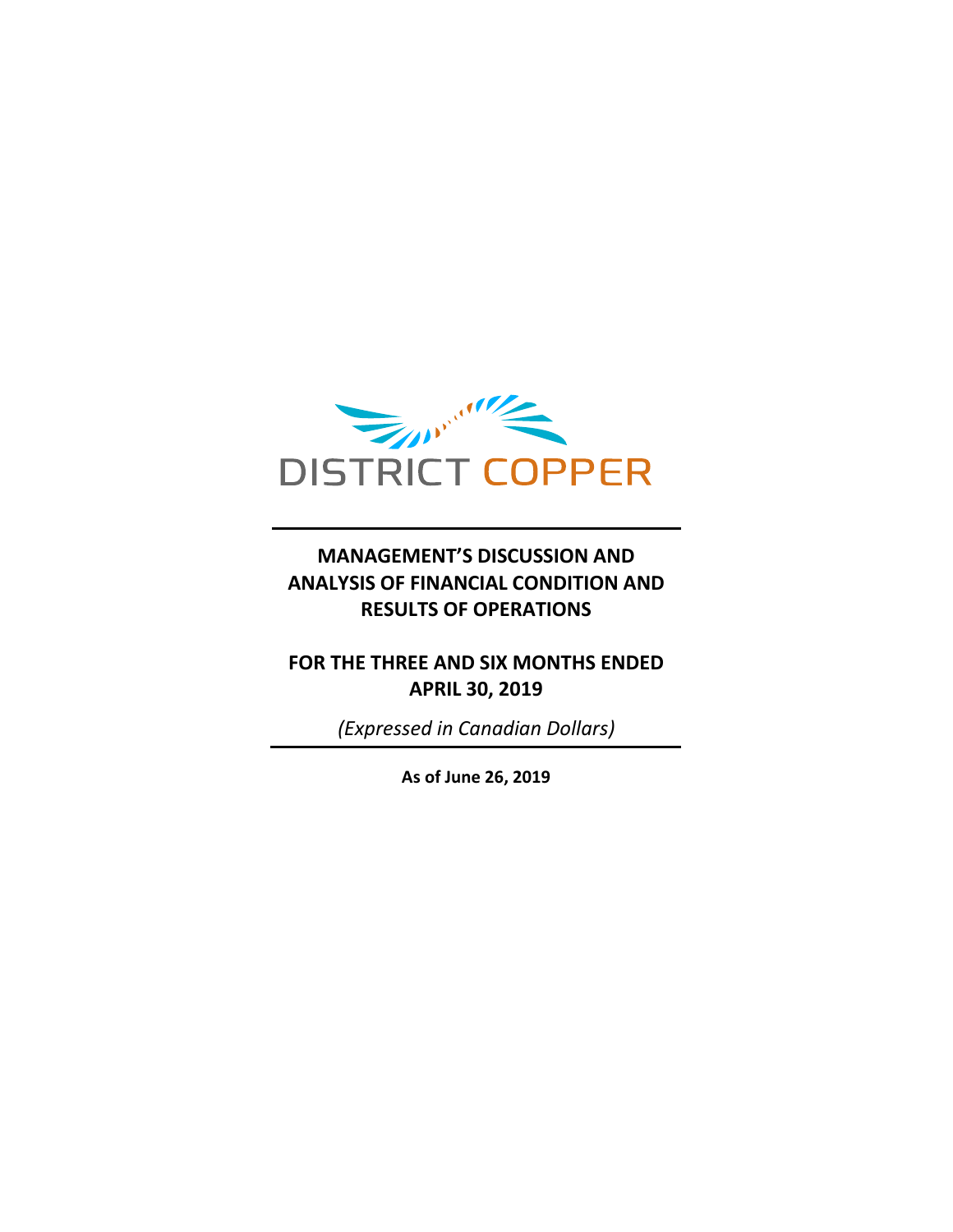## **CONTENTS**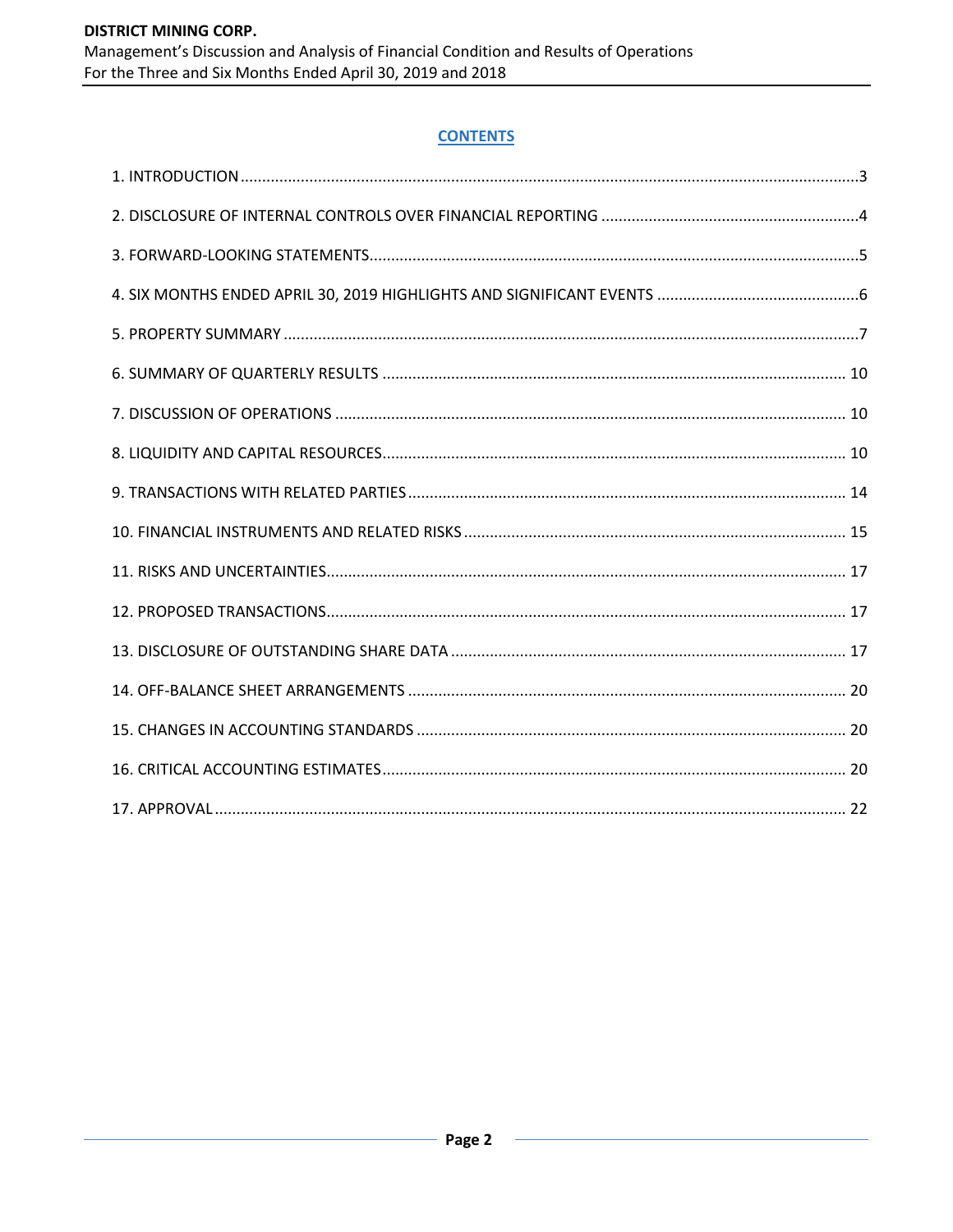# **1. INTRODUCTION**

This Management's Discussion and Analysis ("**MD&A**") of District Copper Corp., (referred to as "**District**", the "**Company**", "**us**" or "**our**") provides analysis of the Company's financial results for the three and six months ended April 30, 2019. The following information should be read in conjunction with the accompanying unaudited interim financial statements for the three and six months ended April 30, 2019, and the notes to those financial statements, prepared in accordance with IAS 34 under International Financial Reporting Standards ("**IFRS**"), as issued by the International Accounting Standards Board. Please also refer to the tables starting on page 10 of this MD&A which compares certain financial results for the three and six months ended April 30, 2019 and 2018. Financial information contained herein is expressed in Canadian dollars, unless otherwise stated. All information in this MD&A is current as of June 26, 2019 unless otherwise indicated. Readers are cautioned that this MD&A contains "*forward-looking statements*" and that actual events may vary from management's expectations. This MD&A was reviewed, approved and authorized for issue by the Company's Audit Committee, on behalf of the Board of Directors, on June 26, 2019.

### **Description of Business**

District is a public company incorporated in British Columbia, under the "*Canadian Business Corporation Act*" and its common shares are listed on the TSX Venture Exchange (the "**TSX-V**"); under the trading symbol "**DCOP.V**". The Company maintains its head office at 142-1146 Pacific Blvd., Vancouver, British Columbia, Canada, V6Z 2X7.

The Company's principal business activity was until recently the Eaglehead copper project. The Company has since shifted it's focus away from the copper space towards the gold space, with the acquisition of the Stony Lake gold property on February 8, 2019. The company's transition from copper to gold is due to the current difficulty in raising funds in the market for early stage copper exploration projects.

On April 30, 2019 and June 26, 2019, the Company had (i) 136,241,618 and 136,941,618 common shares issued and outstanding; (ii) 28,252,942 share purchase warrants to acquire common shares outstanding and (iii) 2,350,000 options to acquire common shares outstanding.

| <b>Head Office</b>                                                                    | <b>Share Information</b><br><b>Investor Information</b>                                                                                     |                                                                                                                                                                                        |  |  |  |  |  |
|---------------------------------------------------------------------------------------|---------------------------------------------------------------------------------------------------------------------------------------------|----------------------------------------------------------------------------------------------------------------------------------------------------------------------------------------|--|--|--|--|--|
| # 142 - 1146 Pacific Blvd.<br>Vancouver, BC V6Z 2X7<br>Canada<br>Tel: +1-604-620-7737 | Our common shares are listed for<br>trading on the TSX-V under the symbol<br>"DCOP.V".                                                      | Financial reports, news releases and<br>information<br>corporate<br>be<br>can<br>website<br>accessed<br>on<br>our<br>at<br>www.districtcoppercorp.com and on<br>SEDAR at www.sedar.com |  |  |  |  |  |
| <b>Registered Office</b>                                                              | <b>Transfer Agent and Registrar</b>                                                                                                         | <b>Contact Information</b>                                                                                                                                                             |  |  |  |  |  |
| #217-179 Davie Street<br>Vancouver, BC V6Z 2Y1<br>Canada<br>Tel: +1-604-669-3233      | Computershare Investor Services Inc.<br>3 <sup>rd</sup><br>510 Burrard<br>Street<br>Floor.<br>Vancouver, BC V6C 3B9<br>Tel: +1-604-661-9400 | Investors: Jevin Werbes<br>Media requests and queries:<br>Tel: +1-604-620-7737<br>jwerbes@icloud.com                                                                                   |  |  |  |  |  |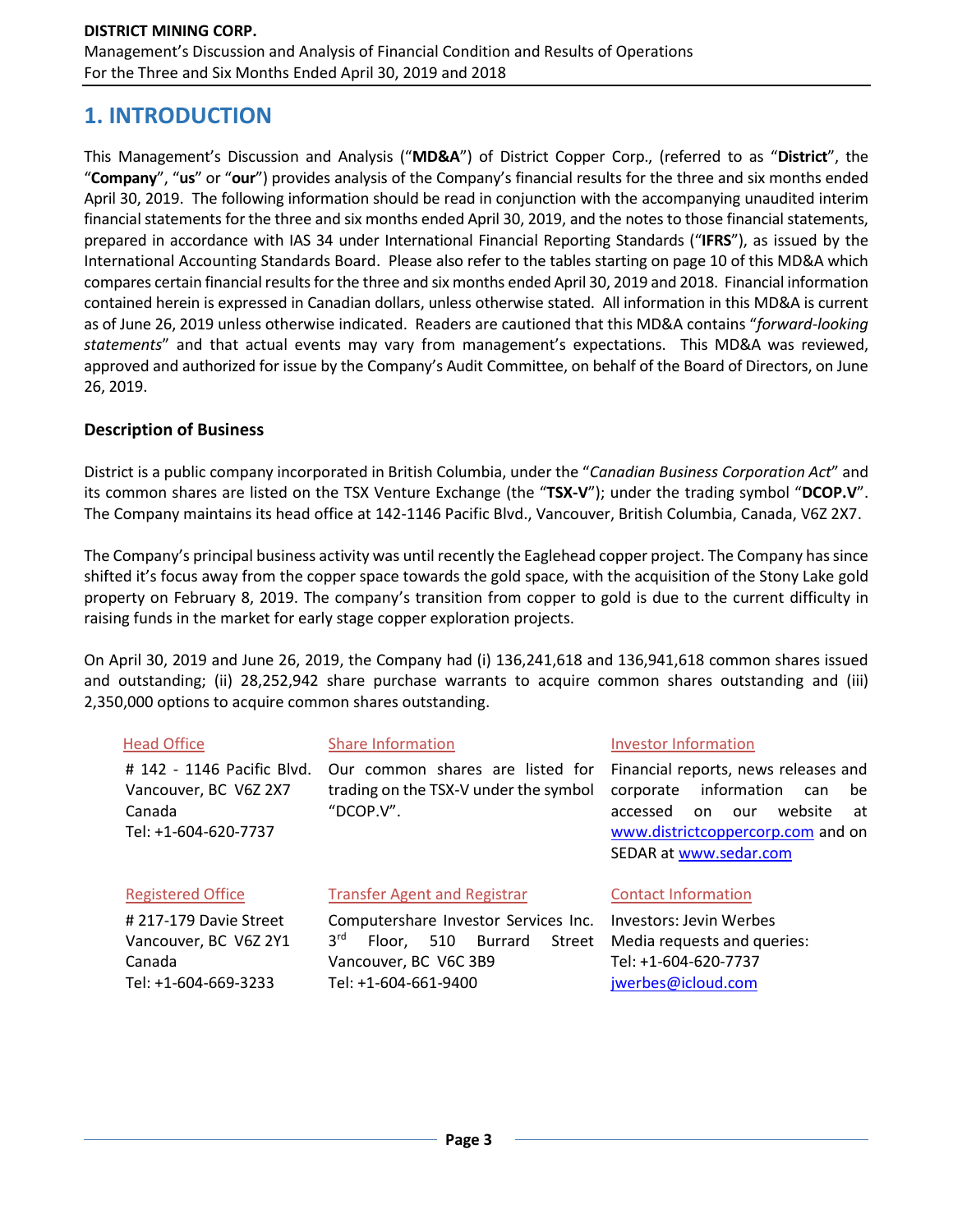As at the date of this MD&A, District Copper's directors and officers are as follows:

| <b>Directors</b>                                                                                      | <b>Officers and Position</b>                                                                                                                                                |
|-------------------------------------------------------------------------------------------------------|-----------------------------------------------------------------------------------------------------------------------------------------------------------------------------|
| Elmer Stewart (Chairman)<br>Jevin Werbes<br><b>Chris Healey</b><br>J. Michael Smith<br>Hrayr Agnerian | Jevin Werbes, President and Chief Executive Officer<br>Braden Jensen, Chief Financial Officer<br>Mike Smith, Corporate Secretary<br>Cam Grundstrom, Chief Operating Officer |
| <b>Audit Committee</b>                                                                                | <b>Compensation Committee</b>                                                                                                                                               |
| J. Michael Smith (Chairman)<br>Elmer Stewart<br><b>Chris Healey</b><br>Jevin Werbes (Non-Independent) | Chris Healey<br>J. Michael Smith<br>Jevin Werbes                                                                                                                            |

### **Qualified Person**

Mr. Elmer B. Stewart, MSc. P. Geol., Director of the Company, is the non-independent Qualified Person as defined under NI 43-101 *Standards of Disclosure for Mineral Projects* ("**NI 43-101**") who has reviewed and approved all technical and scientific disclosure contained in this MD&A regarding the Company's mineral properties.

# **2. DISCLOSURE OF INTERNAL CONTROLS OVER FINANCIAL REPORTING**

Management has established processes to provide them sufficient knowledge to support representations that they have exercised reasonable diligence that (i) the financial statements do not contain any untrue statement of material fact or omit to state a material fact required to be stated or that is necessary to make a statement not misleading in light of the circumstances under which it is made, as of the date of and the periods presented by the financial statements; and (ii) the financial statements fairly present in all material aspects the financial condition, results of operations and cash flows of the Company, as of and for the periods presented.

In contrast to the certificate required for non-venture issuers under National Instrument 52-109 Certificate of Disclosure in Issuers' Annual and Interim Filings ("**NI 52-109**"), this Venture Issuer Basic Certification does not include representations relating to the establishment and maintenance of disclosure controls and procedures ("**DC&P**") and internal control over financial reporting ("**ICFR**") as defined in NI 52-109. In particular, the certifying officers filing this certificate are not making any representations relating to the establishment and maintenance of

- i) Controls and other procedures designed to provide reasonable assurance that information required to be disclosed by the issuer in its annual filings, interim filings or other reports filed or submitted under securities legislation is recorded, processed, summarized and reported within the time periods specified in securities legislations; and
- ii) A process to provide reasonable assurance regarding the reliability of financial reporting and the preparation of financial statements for external purposes in accordance with the issuer's IFRS.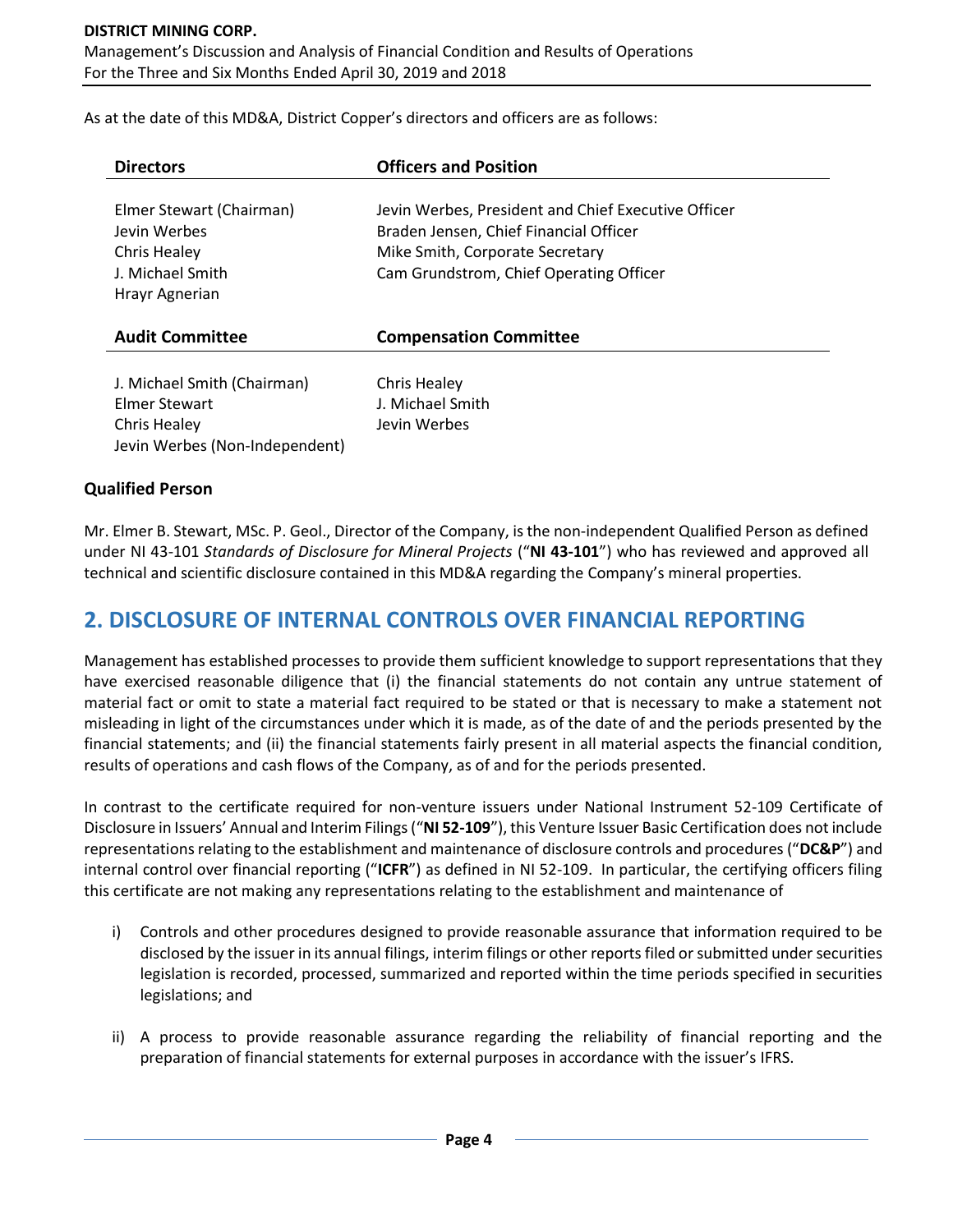The issuer's certifying officers are responsible for ensuring that processes are in place to provide them with enough knowledge to support the representations they are making in this certificate. Investors should be aware that inherent limitations on the ability of certifying officers of a venture issuer to design and implement on a costeffective basis DC&P and ICFR as defined in NI 52-109 may result in additional risks to the quality, reliability, transparency and timeliness of interim and annual filings and other reports provided under securities legislation.

# **3. FORWARD-LOOKING STATEMENTS**

Certain statements contained in this MD&A constitute "*forward-looking statements*" within the meaning of Canadian securities legislation. These forward-looking statements are made as of the date of this MD&A and the Company does not undertake to update any forward-looking statement that may be made from time to time by the Company or on its behalf, except in accordance with applicable laws.

Forward-looking statements relate to future events or future performance and reflect management's expectations or beliefs regarding future events and include, but are not limited to, statements with respect to the estimation of mineral reserves and resources, the realization of mineral resource and mineral reserve estimates, the timing and amount of estimated future production, costs of production, capital expenditures, success of mining operations, environmental risks, unanticipated reclamation expenses, title disputes or claims and limitations on insurance coverage. **Readers are cautioned that mineral resources that are not mineral reserves do not have demonstrated economic viability.**

Except for statements of historical fact relating to the Company, certain information contained herein constitutes forward-looking statements. The words "may", "will", "continue", "could", "should", "would", "suspect", "outlook", "believes", "plan", "anticipates", "estimate", "expects", "intends" and words and expressions of similar import are intended to identify forward-looking statements.

Forward-looking statements include, without limitation, information concerning possible or assumed future results of the Company's operations. These statements are not historical facts and only represent the Company's current beliefs as well as assumptions made by and information currently available to the Company concerning anticipated financial performance, business prospects, strategies, regulatory developments, development plans, exploration and development activities and commitments and future opportunities. Although management considers those assumptions to be reasonable based on information currently available to them, they may prove to be incorrect.

These statements are not guarantees of future performance and involve assumptions and risks and uncertainties that are difficult to predict. Therefore, actual results may differ materially from what is expressed, implied or forecasted in such forward-looking statements.

By their very nature, forward looking statements involve a number of known and unknown risks, uncertainties and other factors which may cause the actual results, performance, or achievements of the Company to be materially different from any future results, performance, or achievements expressed or implied by such forwardlooking statements. Readers are cautioned not to place undue reliance on these forward-looking statements, and readers are advised to consider such forward-looking statements considering the risk factors set forth below and as further detailed in the "*Risks and Uncertainties*" section of this MD&A.

These risk factors include, but are not limited to, fluctuation in metal prices which are affected by numerous factors such as global supply and demand, inflation or deflation, global political and economic conditions; the Company's need for access to additional capital to explore and develop its projects; the risks inherent in the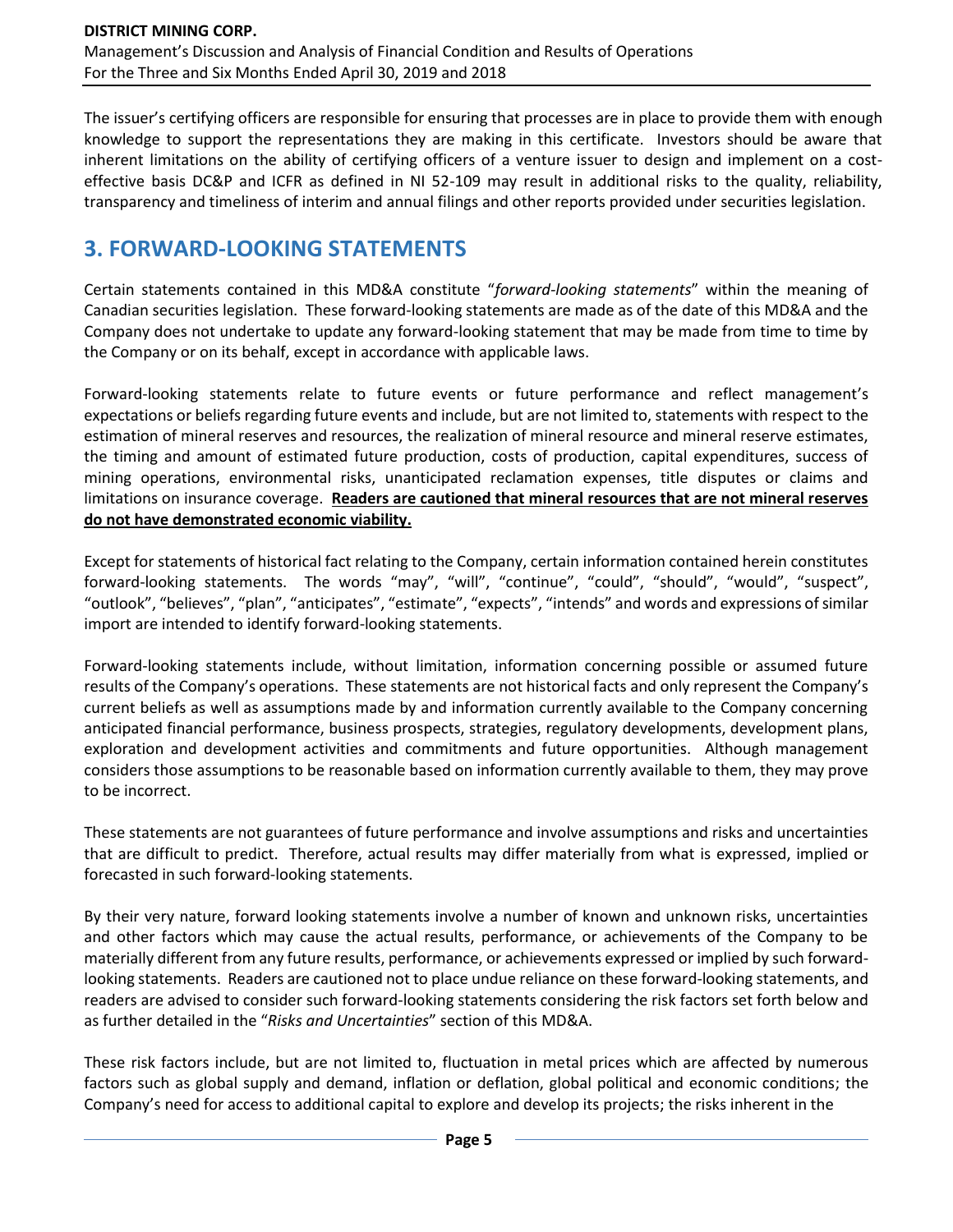exploration for and development of minerals including the risks of estimating the quantities and qualities of minerals, operating parameters and costs, receiving project permits and approvals, successful construction of mining and processing facilities, and uncertainty of ultimate profitability of mining operations; risks of litigation and other risks. The Company cautions that the foregoing list of factors that may affect future results is not exhaustive. When relying on any forward-looking statements in this MD&A to make decisions with respect to the Company, investors and others should carefully consider the risk factors set out in this MD&A and other uncertainties and potential events.

# **4. SIX MONTHS ENDED APRIL 30, 2019 HIGHLIGHTS AND SIGNIFICANT EVENTS**

- On December 10, 2018, District Copper received conditional TSX:V approval for its proposed acquisition of the Stony Lake Property.
- On February 8, 2019, the Company issued 5,900,000 flow-through units and 5,900,000 non-flow-through units at a cost of \$0.05 each per unit, pursuant to a private placement, for gross proceeds of \$590,000. Each flow-through unit consists of one common share and one-half share purchase warrant, which can be exercised at \$0.075 until August 8, 2020. Each non-flow-through unit consists of one common share and one share purchase warrant, which can be exercised at \$0.05 until August 8, 2020.

The warrants have an early acceleration provision wherein the warrants will become callable on 21 days' notice in the event the Company's shares trade at a price of \$0.12 per share or greater for a 14 consecutive day trading period at any time after June 9, 2019.

Finders' fees of 200,000 shares, valued at \$6,000, 300,000 warrants, valued at \$6,177, exercisable at \$0.05 until August 8, 2020, and legal fees of \$21,025 were paid with respect to this financing.

The value of the finders' warrants was calculated using Black Sholes with an exercise price of \$0.05, an expected life of 18 months, a volatility rate of 188.10% and a risk-free rate of 1.77%.

- On February 8, 2019, District Copper issued 40,000,000 shares to compete the Stony Lake property acquisition (see August 15, 2018 news release.)
- On February 19, 2019, District Copper announced the 2019 exploration program on its 100% owned Stony Lake gold project located in the emerging Cape Ray/Valentine Lake gold district in central Newfoundland. The first phase of the exploration program consists of a high sensitivity airborne magnetometer and radiometric geophysical survey as well as mapping, prospecting and sampling on nine target areas within the property and follows the recommendations set out in the NI 43-101 Technical Report dated September 18, 2018.

### *Subsequent to the Period ended*

• On May 7, 2019, District Copper announced that the summer exploration program on its 100% owned Stony Lake gold project, which covers 27 kilometers of the favourable Cape Ray/Valentine Lake trend, was underway. The summer program includes mapping, sampling and prospecting nine target areas and a property wide high sensitivity airborne aeromagnetic and radiometric survey. The mapping and sampling program are underway with the airborne geophysical survey expected to commence at the end of June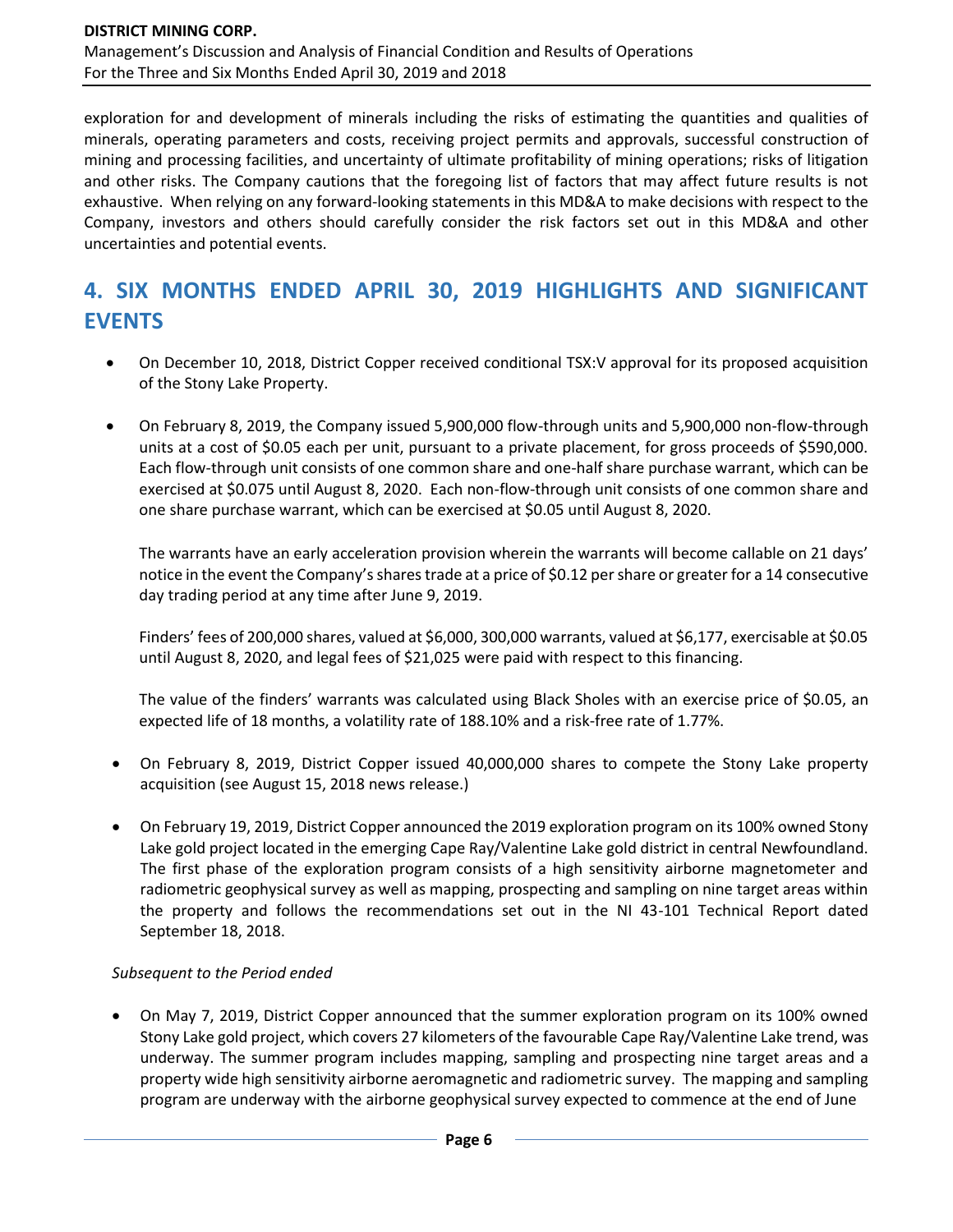For the Three and Six Months Ended April 30, 2019 and 2018

- 2019. Early results from the Rabbit Tracks and Frenchman's Pond targets have located large areas of epithermal style alteration and widespread weak to moderate concentrations of pyrite and arsenopyrite mineralization.
- On May 13, 2019, District entered into two separate arm's length agreements to acquire the Duffitt and Island Pond properties (24 claims covering 600 hectares) located contiguous to and within its Stony Lake gold project. The Duffitt Claims were acquired for 300,000 common shares and a 0.75% NSR royalty from production. The Island Pond claims were acquired for a cash payment of \$4,000, 400,000 common shares and a 2.0% NSR royalty from production. District has retained the right to purchase one half of this NSR for \$1,000,000.
- On June 17, 2019, Mike Smith was appointed Corporate Secretary of District Copper.

# **5. PROPERTY SUMMARY**

### **Stony Lake Project**

District is focusing all of its exploration efforts on the recently acquired 100% owned Stony Lake gold project. The acquisition of the 13,025 ha Stony Lake project, located on the Cape Ray/Valentine Lake structural trend in central Newfoundland, was completed on February 8, 2019. The Cape Ray/Valentine Lake structural trend is Canada's newest emerging orogenic gold district. This area hosts a number of high-grade gold discoveries including Sokoman Iron Corporation's ("**Sokoman**") Moosehead discovery, Antler Gold's Twilight zone and Marathon's Valentine Lake gold deposit. The project is subject to a 2.0% NSR if the price of gold is US \$2,000 per ounce or less and a 3% NSR if the price of gold is \$2,000 or greater per ounce.

The Stony Lake project covers approximately 27 km of strike length of the Cape Ray/Valentine Lake trend between Sokoman's Moosehead discovery to the northeast and the Twilight zone discovery to the southwest. Sokoman has reported a significant number of high-grade gold intersections from its Moosehead discovery including:

- Drill hole, MH-18-01, (see Sokoman news release dated July 24, 2017) returned 11.9 m of 44.96 g Au/t from 109.0 m to 120.9 m,
- Drill hole MH-18-08 intersected 1.05 m of 207.1 g Au/t from 8.50 to 9.55m and 2.28m of 42.36 g Au/t from 33.07 to 35.35m (see Sokoman news release dated August 28, 2018), and
- MH-19-62 intersected 33.59 g Au/t over a4.80 m core length g (see Sokoman news release dated April 24, 2019),

## *Project Description/Historical Exploration Results*

The historical exploration completed on the project is summarized in a National Instrument 43-101 Technical Report entitled "Compilation of Historical Geological, "Geochemical and Geophysical Exploration Work Carried out Over the Stony Lake Epithermal Gold Project, Grand Falls-Bishops Falls Area, Central Newfoundland" prepared by Larry Pilgrim, P. Geo as Qualified Person with an effective date of September 18, 2018.

The Stony Lake property has seen only cursory exploration for gold mineralization. Despite the numerous gold showings and highly anomalous gold geochemical results within and adjacent to the Project area, it was not until Sokoman's Moosehead discovery that the area's potential for gold mineralization was realized. Following the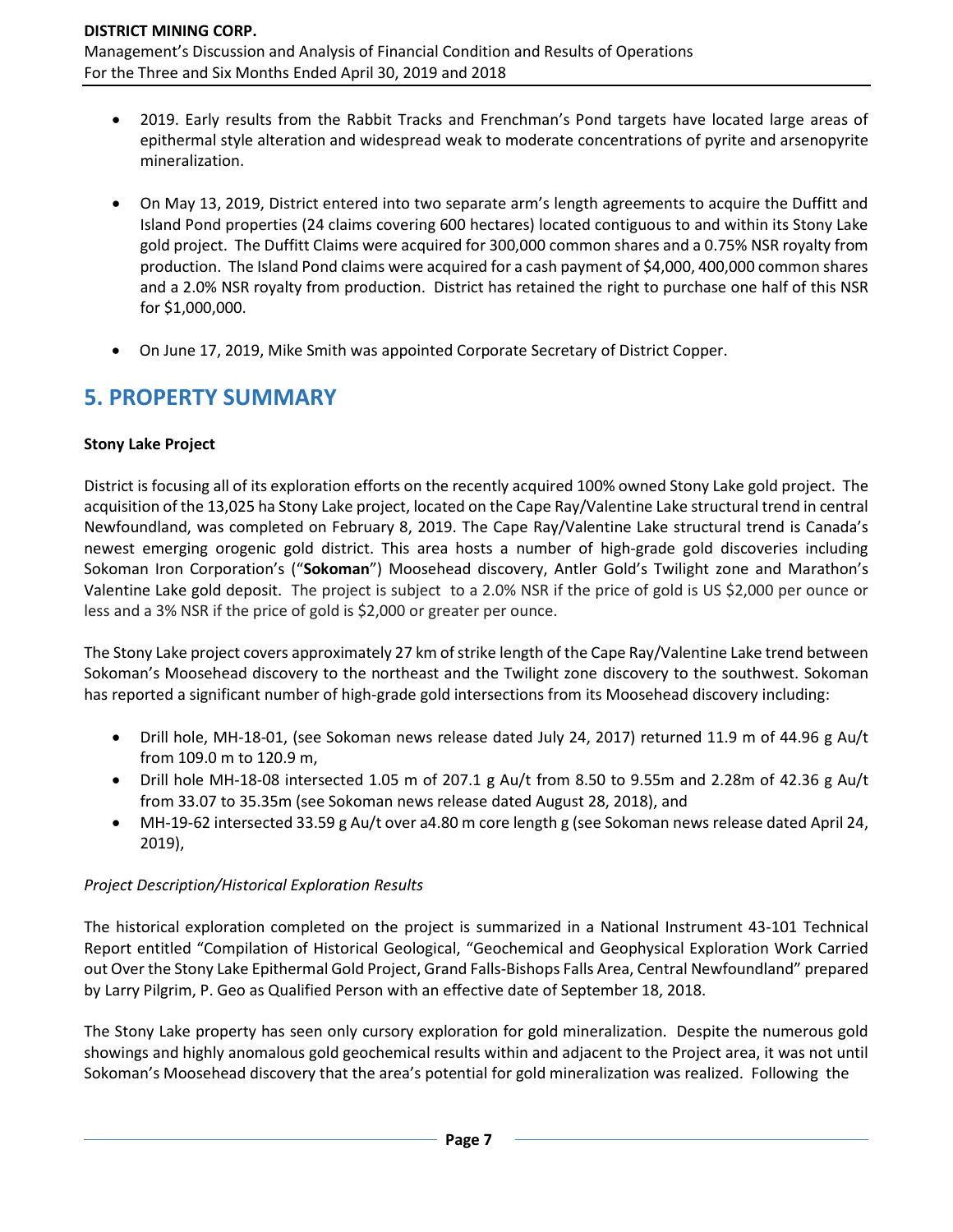Moosehead discovery; a number of significant gold discoveries have been made in this portion of central Newfoundland.

Historical exploration activities on the Stony Lake project were sporadic and consisted of regional geochemical sampling, limited prospecting and sampling, 10 diamond drill holes (1,142m) on the Flyers Grid and partial airborne geophysical coverage.

In addition to the Flyers' area, historical exploration outlined six large exploration targets within the Stony Lake property that exhibit a combination of some or all of the following:

- 18 known gold occurrences that exhibit epithermal style alteration and mineralization in bedrock/sub crop with rock grab sample results of up to 15.1 g Au/t,
- Soil, till and lake sediment sampling has identified multiple, coincident, large gold geochemical anomalies,
- lower-grade (<4 g Au/t) auriferous alteration zones (argillic and silicification),
- linear quartz-rich zones with gold concentration ranging from highly anomalous to gold values up to 15.1 g Au/t.

### *2019 Exploration Program*

The 2019 exploration program is estimated to cost \$400,000 and consists of mapping, prospecting and sampling and a property wide airborne magnetometer and radiometric survey to map bedrock lithologies, structural features and areas of structurally controlled potassic alteration. The airborne geophysical survey that was initially scheduled to commence in April 2019 has been delayed to the end of June 2019 due to equipment availability.

The mapping, prospecting and sampling (124 select samples) program commenced in early May 2019 and focused on the Rabitt Tracks and Frenchman's Pond targets. Preliminary results to date have been encouraging and are outlined below. Analytical results are pending.

The Rabbit Tracks target is located approximately five km southwest of and generally along strike with Sokoman's Moosehead discovery. This target is underlain by extensive quartz-feldspar porphyry intrusive with ubiquitous pyrite and arsenopyrite; several, altered, weakly mineralized mafic dikes and a coarse-grained crystal tuff unit located within fine grained sandstones and siltstones of the Botwood Formation. The work focused on two areas within this target.

The first area hosts exposures of pervasive sericite and silica altered sub-crops and angular boulders believed to be sandstones and siltstones of the Botwood Formation. Sulfide mineralization is common throughout these subcrops and angular boulders and consists of approximately 1% to 3% fine grained, disseminated pyrite and acicular (<0.5%) arsenopyrite. Historical grab samples from this portion of the Rabitt Tracks target assayed up to 1.8 g Au/t with anomalous antimony and arsenic concentrations in some samples.

The second area is located south of the main Rabitt Tracks, showing where historical grab-chip samples were assayed from 1.1 g Au/t to 6.6 g Au/t. Pervasive silica, sericite and carbonate altered sub-crop and angular boulders extend over a horizontal distance of between 600 to 1,000 m to the south and southwest. Sulfide concentrations range from <0.5% to 3% and consists of fine-grained disseminated pyrite and some arsenopyrite. Quartz veining, stockworks and quartz breccias were also observed.

Mapping and prospecting on the Frenchman's Pond target located an extensive zone of pervasive silicification with chalcedony and sericite alteration containing fine to medium grained pyrite (2% - 5%) along the eastern shore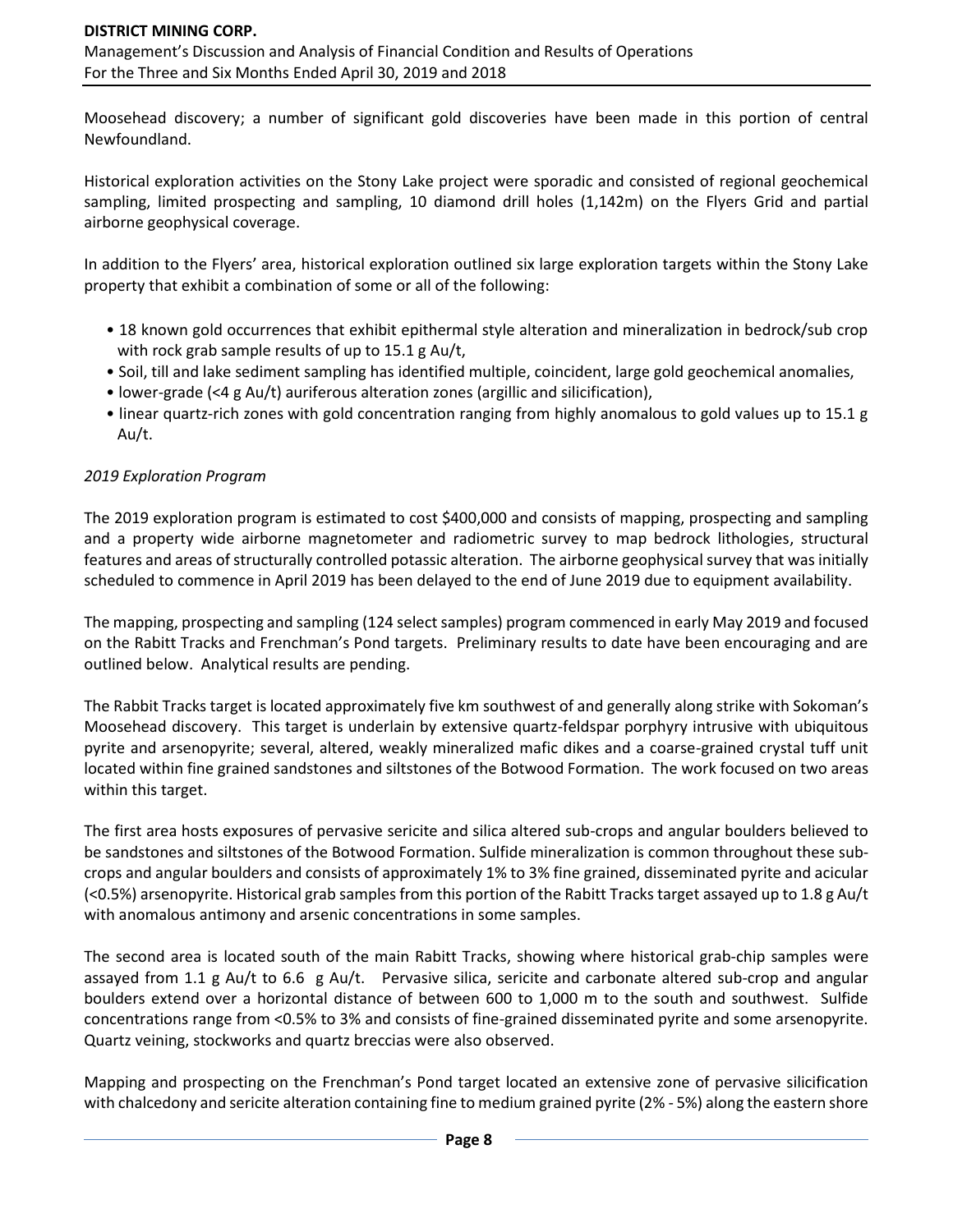of Frenchman's Pond. This altered zone has been traced over a horizontal distance of approximately 1 km and extend for a distance of at least 50 to 75 m east of the shoreline. In 2008, several grab samples from angular boulders located approximately 1 km north of Frenchman's Pond assayed from 2.9 to 3.4 g Au/t. The main rock type in this target appears to be a highly altered fine-grained sandstone.

Subsequent to April 30, 2019; District entered into separate arm's length agreements to acquire the Duffitt and Island Pond gold properties located either contiguous to or within the Stony Lake project. The historical exploration results for each property is summarized below.

The properties are easily accessible using asphalt and gravel roads along with logging trails.

The Duffitt property (200 ha) borders the northern edge of the Stony Lake project; contiguous to Sokoman Minerals Corp's Moosehead gold project. These claims are located about 1 km west of District's Flyer Grid goldsilver target and immediately west of the prospective Rabbit Tracks gold zone.

Between 1988-1990, preliminary till and lake sediment sampling located highly anomalous concentrations of gold (**"Au"**), arsenic (**"As"**), and antimony (**"Sb"**) – all geochemical indicator elements of gold mineralization in the area within and surrounding the Duffitt property. Outcrop is sparse, but areas of sub-crop and angular boulders with strong silicification and sericite alteration as well as quartz veining and stockwork, occur. Ten grab samples taken from these claims all assayed over 100 parts per billion ("**ppb**") Au and several assayed from 0.5 to 1.8 g Au/t.

The Island Pond property (400 ha) is surrounded by the Stony Lake Project. This property is interpreted to be underlain by the Cape Ray/Valentine Lake structural zone that underlies the length of the Stony Lake project and the Rabbit Tracks gold zones.

Between 1988-1990, till and lake sediment sampling within and surrounding the Island Pond claims located anomalous concentrations of gold, arsenic and antinomy and areas of sub-crop and angular boulders that exhibit strong silicification, sericite alteration and quartz veining and stockwork. Gold concentrations in the eight rock samples collected from the property ranged from 707 (0.71 g Au/t) to 2,682 (2.68 g Au/t) ppb gold. These samples also contained highly anomalous silver (up to 63 g/t silver), arsenic, antimony, copper, lead and zinc concentrations.

District's highly prospective Island Lake-Moccasin gold targets returned anomalous to highly anomalous gold concentrations along with a significant numbers of visible gold grains in till that are located northeast of the Island Pond claims.

For the six months ended April 30, 2019, District incurred exploration expenses of \$147,320 on the Stony Lake project, related to the mapping, prospecting and sampling and an airborne geophysical survey.

## **Eaglehead Property**

The Company owns 100% of the Eaglehead copper-molybdenum-gold property; an exploration stage project (15,956 Ha) located in the Liard Mining District in northern British Columbia, approximately 40 kilometers east of Dease Lake. District has no plans to conduct exploration on the property in 2019.

In 2018, District conducted an exploration program to complete re-logging and re-sampling core from historical diamond drill holes located in the Camp, Pass, Bornite and East zones, surveying of diamond drill hole collars and mapping and sampling of exploration targets located north of the Pass and Camp zones.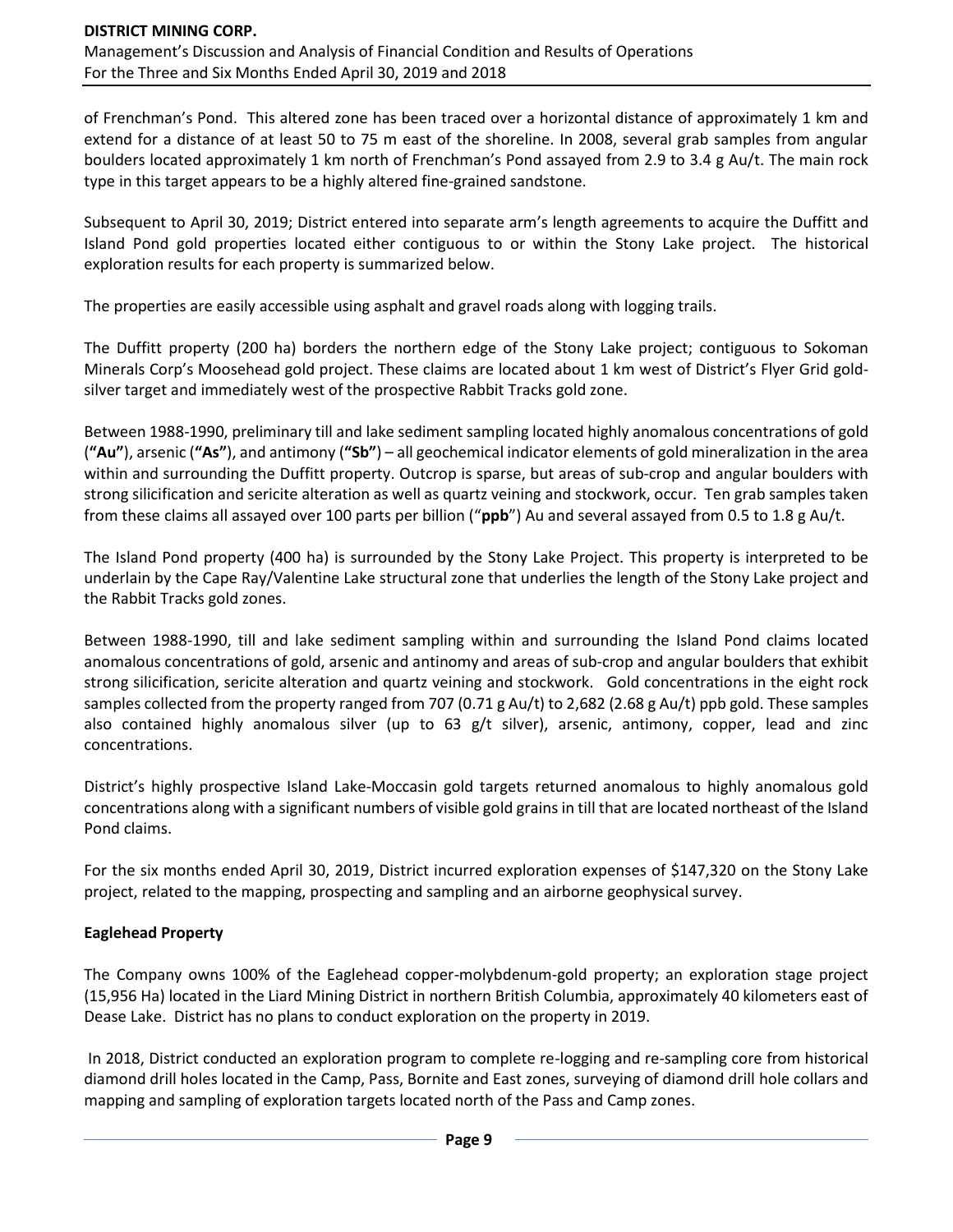The 2018 Eaglehead program completed the process of eliminating the legacy data issues that existed in the project data base. The 2018 analytical results did not materially change the previously reported analytical results for the drill holes worked on in 2018. After reviewing the 2018 exploration results coupled with the current lack of market funds for copper projects, District has decided not to conduct any exploration work on the Eaglehead project in 2019.

Due to the decision not to conduct an exploration program in 2019; the Eaglehead project has been placed on care and maintenance. Forthe six months ended April 30, 2019, District incurred exploration expenses of \$86,203 related to camp repairs (due to animal inflicted damage), sample inventory, storage charges and helicopters.

# **6. SUMMARY OF QUARTERLY RESULTS**

The quarterly results are as follows:

|                                                            | April 30, 2019 |            | January 31, 2019 |        | October 31, 2018 |         |                | July 31, 2018 |
|------------------------------------------------------------|----------------|------------|------------------|--------|------------------|---------|----------------|---------------|
|                                                            | 3 Months Ended |            | 3 Months Ended   |        | 3 Months Ended   |         | 3 Months Ended |               |
| Loss before non-operating items and taxes                  |                | 181.890    |                  | 84.385 |                  | 504.333 |                | 284,581       |
| Net loss                                                   |                | 11,057,239 |                  | 51,324 |                  | 385.456 |                | 284,099       |
| Net Loss per common share, basic and diluted               |                | 0.00       |                  | 0.00   |                  | 0.00    |                | 0.00          |
| Comprehensive loss                                         |                | 11,057,239 |                  | 51,324 |                  | 385.456 |                | 284,099       |
| Net Comprehensive loss per common share, basic and diluted |                | 0.08       |                  | 0.00   |                  | 0.00    |                | 0.00          |

|                                                            | April 30, 2018 |                | January 31, 2018 |        | October 31, 2017 |         | July 31, 2017  |
|------------------------------------------------------------|----------------|----------------|------------------|--------|------------------|---------|----------------|
|                                                            |                | 3 Months Ended | 3 Months Ended   |        | 3 Months Ended   |         | 3 Months Ended |
| Loss before non-operating items and taxes                  |                | 272.207        |                  | 77.007 |                  | 103.611 | 50,959         |
| Net loss                                                   |                | 271,988        |                  | 76,623 |                  | 103,599 | 50,716         |
| Net Loss per common share, basic and diluted               |                | 0.00           |                  | 0.00   |                  | 0.00    | 0.00           |
| Comprehensive loss                                         |                | 271.988        |                  | 76,623 |                  | 85,099  | 50,716         |
| Net Comprehensive loss per common share, basic and diluted |                | 0.00           |                  | 0.00   |                  | 0.00    | 0.00           |

The Company's quarterly operating expenses increased in Q2 2019 compared to Q1 2019 due to an increase in professional fees and marketing costs.

# **7. DISCUSSION OF OPERATIONS**

## **Three Months Ended April 30, 2019 Compared to Three Months Ended April 30, 2018**

For the three months ended April 30, 2019, the Company recorded a comprehensive loss of \$11,057,239 or \$0.08 per share compared to a comprehensive loss of \$271,988 or \$0.00 per share in the comparable three months ended April 30, 2018. The increase in comprehensive loss is due to the impairment of Eaglehead, offset by a decrease in consulting fees.

|                  | <b>Three Months Ended</b><br>April 30, 2019 | <b>Three Months Ended</b><br>April 30, 2018 | <b>Discussion</b>                                                                          |
|------------------|---------------------------------------------|---------------------------------------------|--------------------------------------------------------------------------------------------|
| <b>Accretion</b> | \$473                                       | \$23                                        | Accretion increased due to the<br>decommissioning provision being<br>increased in Q4 2018. |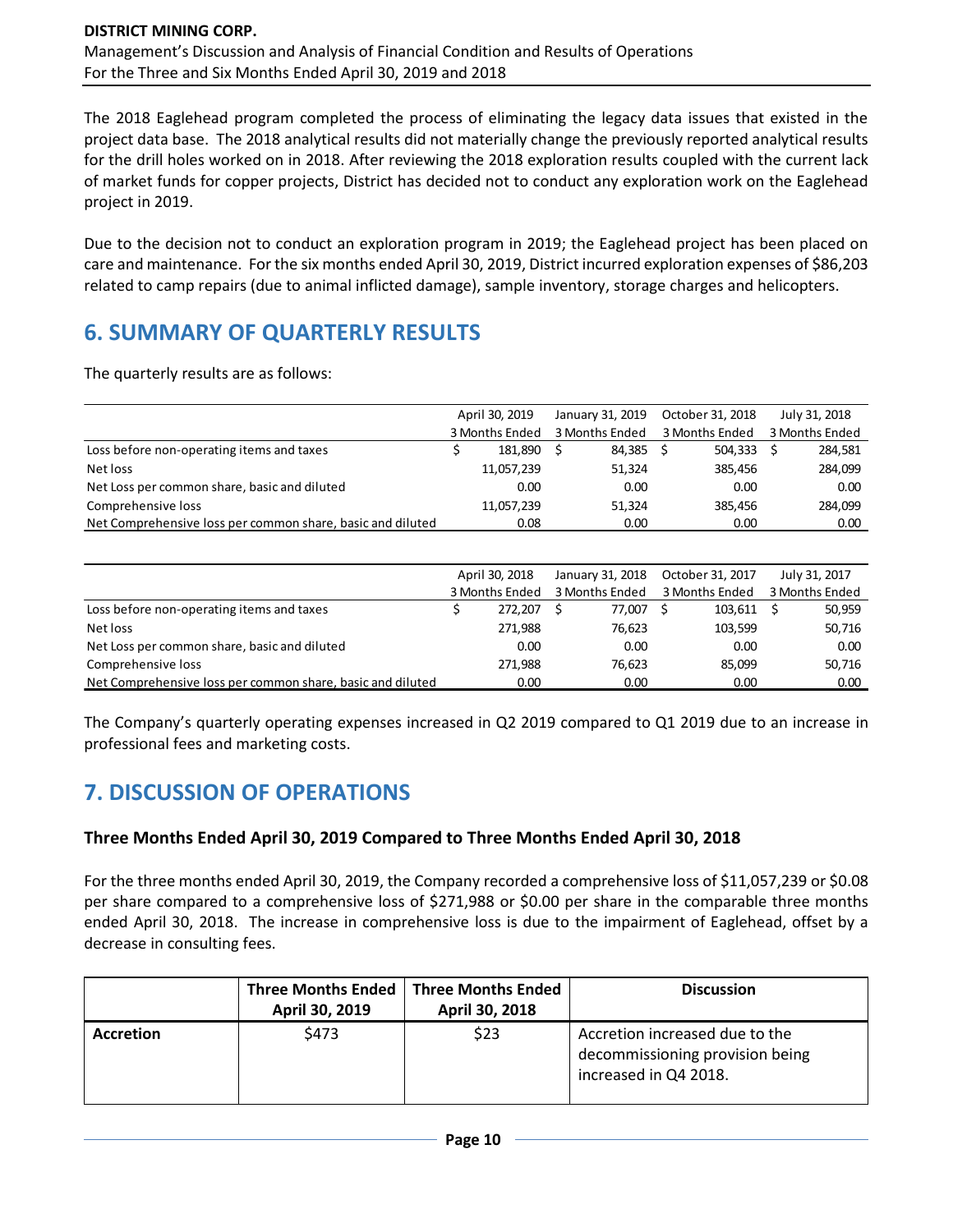### **DISTRICT MINING CORP.**

Management's Discussion and Analysis of Financial Condition and Results of Operations For the Three and Six Months Ended April 30, 2019 and 2018

|                                                     | <b>Three Months Ended</b> | <b>Three Months Ended</b> | <b>Discussion</b>                                                                                                                      |
|-----------------------------------------------------|---------------------------|---------------------------|----------------------------------------------------------------------------------------------------------------------------------------|
|                                                     | April 30, 2019            | April 30, 2018            |                                                                                                                                        |
| <b>Consulting</b>                                   | \$86,300                  | \$236,417                 | Consulting decreased due to less<br>consultants being used in Q2 2019.                                                                 |
| <b>Director Fees</b>                                | \$4,500                   | \$6,000                   | Directors' fees decreased due to a<br>reclassification of directors' fees in Q2<br>2018.                                               |
| <b>Office</b>                                       | \$5,901                   | \$5,409                   | Office expenses remained relatively<br>unchanged.                                                                                      |
| <b>Professional Fees</b>                            | \$24,411                  | \$5,756                   | Professional fees increased due to legal<br>fees increasing, due to the Q2 2019<br>private placement and acquisition of<br>Stony Lake. |
| <b>Promotion and</b><br><b>Entertainment</b>        | \$42,100                  | \$431                     | Promotion and entertainment increased<br>due to the digital marketing campaign<br>in Q2 2019.                                          |
| Rent                                                | \$5,250                   | \$5,250                   | Rent remained unchanged.                                                                                                               |
| Shareholder<br><b>Communications</b>                | \$3,729                   | \$2,856                   | Shareholder communications increased<br>due to the increase in news releases in<br>Q2 2019.                                            |
| <b>Transfer Agent and</b><br><b>Regulatory Fees</b> | \$9,226                   | \$8,360                   | Transfer agent and regulatory fees<br>remained relatively unchanged.                                                                   |
| <b>Travel</b>                                       | \$Nil                     | \$1,705                   | Travel decreased due to there being no<br>travel in Q2 2019.                                                                           |
| <b>Interest Income</b>                              | (5269)                    | (5219)                    | Interest income remained relatively<br>unchanged.                                                                                      |
| Flow-Through<br><b>Premium Income</b>               | (575, 216)                | \$Nil                     | Flow-through premium income<br>increased due to the Q3 2018 and Q2<br>2019 flow-through private placements.                            |
| <b>Mineral Property</b><br><b>Write Off</b>         | \$10,950,834              | \$Nil                     | Mineral property write off increased<br>due to the impairment of the Eaglehead<br>property in Q2 2019.                                 |

## **Six Months Ended April 30, 2019 Compared to Six Months Ended April 30, 2018**

For the six months ended April 30, 2019, the Company recorded a comprehensive loss of \$11,028,563 or \$0.10 per share compared to a comprehensive loss of \$348,611 or \$0.01 per share in the comparable six months ended April 30, 2018. The decrease in comprehensive loss is due to an increase in flow through premium income offset by an increase in consulting fees.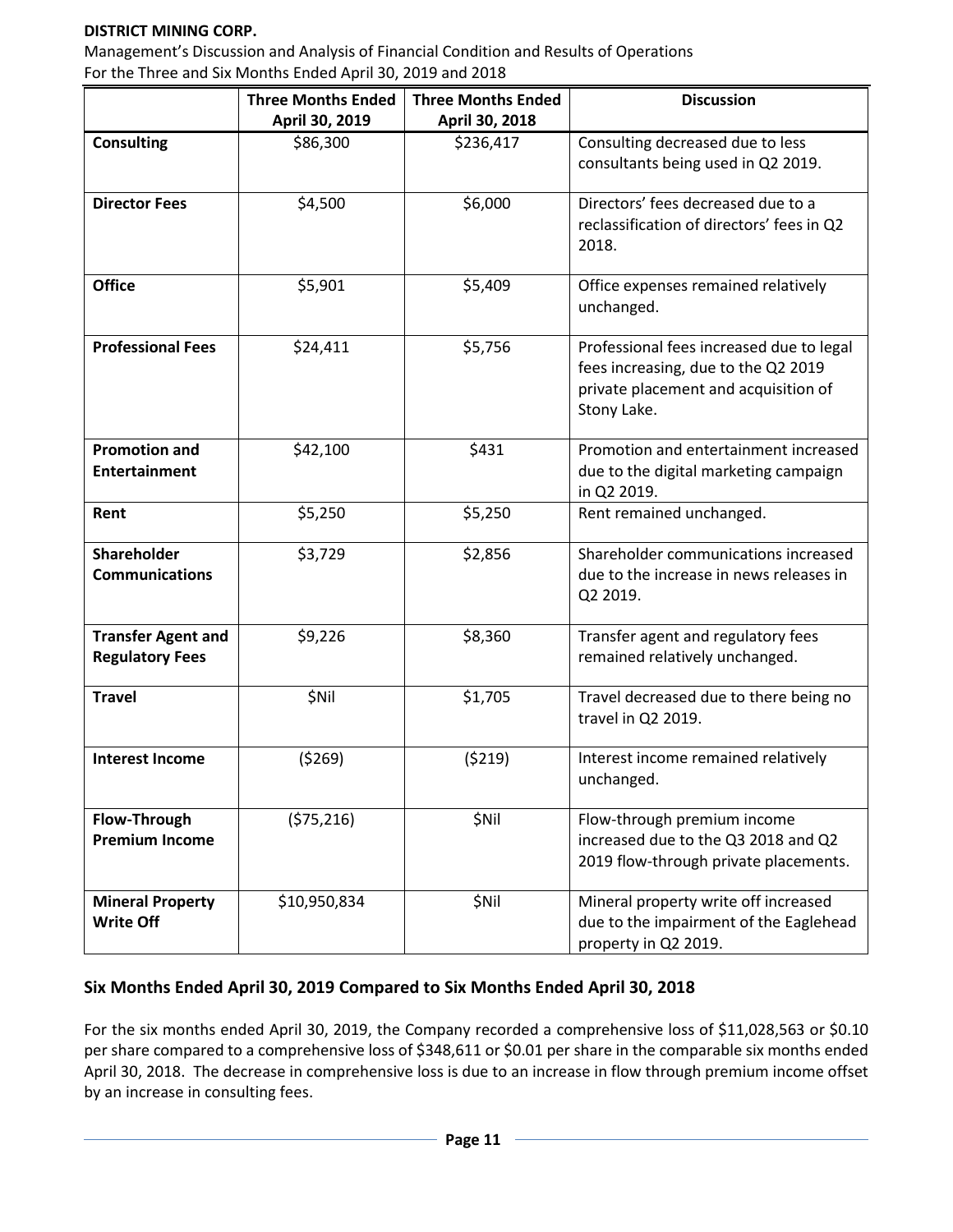### **DISTRICT MINING CORP.**

Management's Discussion and Analysis of Financial Condition and Results of Operations For the Three and Six Months Ended April 30, 2019 and 2018

|                                                     | <b>Six Months Ended</b><br>April 30, 2019 | <b>Six Months Ended</b><br>April 30, 2018 | <b>Discussion</b>                                                                                                                                                         |
|-----------------------------------------------------|-------------------------------------------|-------------------------------------------|---------------------------------------------------------------------------------------------------------------------------------------------------------------------------|
| <b>Accretion</b>                                    | \$946                                     | \$46                                      | Accretion increased due to the<br>decommissioning provision being<br>increased in Q4 2018.                                                                                |
| <b>Consulting</b>                                   | \$126,700                                 | \$288,167                                 | Consulting decreased due to less<br>consultants being used in Q2 2019.                                                                                                    |
| <b>Director Fees</b>                                | \$9,500                                   | \$9,000                                   | Directors' fees remained relatively<br>unchanged.                                                                                                                         |
| <b>Office</b>                                       | \$11,846                                  | \$7,168                                   | Office expenses increased due to an<br>increase in activity in Q1-Q2 2019.                                                                                                |
| <b>Professional Fees</b>                            | \$28,791                                  | \$9,584                                   | Professional fees increased due to legal<br>fees increasing, due to the Q2 2019<br>private placement and the acquisition<br>of Stony Lake.                                |
| <b>Promotion and</b><br><b>Entertainment</b>        | \$42,100                                  | \$1,523                                   | Promotion and entertainment increased<br>due to the digital marketing campaign<br>in Q2 2019.                                                                             |
| Rent                                                | \$10,500                                  | \$10,500                                  | Rent remained unchanged.                                                                                                                                                  |
| Shareholder<br><b>Communications</b>                | \$6,388                                   | \$10,906                                  | Shareholder communications decreased<br>due to the Company securing a flat<br>monthly fee for news releases.                                                              |
| <b>Transfer Agent and</b><br><b>Regulatory Fees</b> | \$29,504                                  | \$10,614                                  | Transfer agent and regulatory fees<br>increased due to the Company entering<br>into a DTC advisory agreement in order<br>to be eligible to trade in the United<br>States. |
| <b>Travel</b>                                       | \$Nil                                     | \$1,705                                   | Travel decreased due to there being no<br>travel in Q1-Q2 2019.                                                                                                           |
| <b>Interest Income</b>                              | (5652)                                    | (5602)                                    | Interest income remained relatively<br>unchanged.                                                                                                                         |
| Flow-Through<br><b>Premium Income</b>               | (\$107,894)                               | \$Nil                                     | Flow-through premium income<br>increased due to the Q3 2018 and Q2<br>2019 flow-through private placements.                                                               |
| <b>Mineral Property</b><br><b>Write Off</b>         | \$10,950,834                              | \$Nil                                     | Mineral property write off increased<br>due to the impairment of the Eaglehead<br>property in Q2 2019.                                                                    |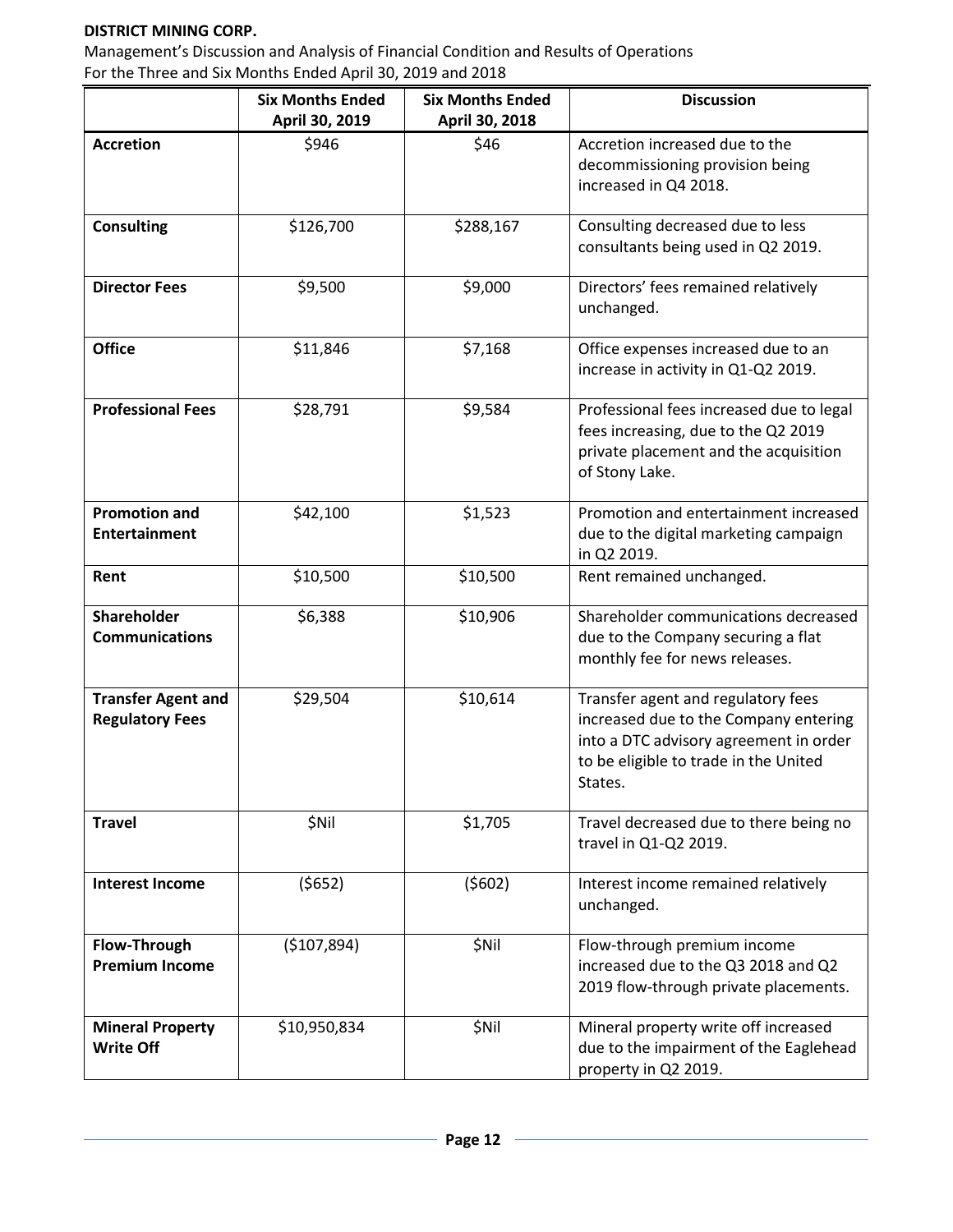# **8. LIQUIDITY AND CAPITAL RESOURCES**

## **Liquidity**

As an exploration company, District has no regular cash in-flow from operations, and the level of operations is principally a function of availability of capital resources. To date, the principal source of funding has been equity financing.

As at April 30, 2019, the Company had a cash balance of \$227,839 (October 31, 2018 - \$373,434). For the foreseeable future, the Company will continue to seek capital through the issuance of equity, strategic alliances or joint ventures and debt.

Major expenditures are required to establish mineral reserves, to develop metallurgical processes and to construct mining and processing facilities at a site. The recoverability of valuations assigned to exploration and development mineral properties are dependent upon the discovery of economically recoverable reserves, the ability to obtain necessary financing to complete exploration, development and future profitable production or proceeds from disposition of mineral assets.

Management reviews the carrying value of the Company's interest in each property and where necessary, exploration and evaluation mineral properties are written down to their estimated recoverable amount or written off.

Although management has made its best estimate of these factors, it is reasonably possible that certain events could adversely affect management's estimates of recoverable amounts and the need for, as well as the amount of, provision for impairment in the carrying value of exploration properties and related assets.

Many factors influence the Company's ability to raise funds, and there is no assurance that the Company will be successful in obtaining adequate financing and at favorable terms for these or other purposes including general working capital purposes. District's audited annual financial statements have been prepared on a going concern basis, which contemplates the realization of assets and settlement of liabilities in the normal course of business for the foreseeable future. Realization values may be substantially different from carrying values, as shown, and these financial statements do not give effect to the adjustment that would be necessary to the carrying values and classifications of assets and liabilities should District be unable to continue as a going concern.

## **Working Capital**

As at April 30, 2019, District had a working capital of \$132,423 (October 31, 2018 – \$184,162). The working capital increased in Q2 2019 compared to Q1 2019 due to the February 8, 2019 private placement. The Company manages its working capital by tightly controlling its operational and property spending. Due to the planned exploration of

the Stony Lake gold project in fiscal 2019, District intends to continue to incur expenditures without revenues, and accumulate operating losses. Therefore, the Company's continuance as a going concern is solely dependent upon its ability to obtain adequate financing necessary to fund future exploration and development. It is not possible to predict whether future financing efforts will be successful or whether financing on favorable terms will be available.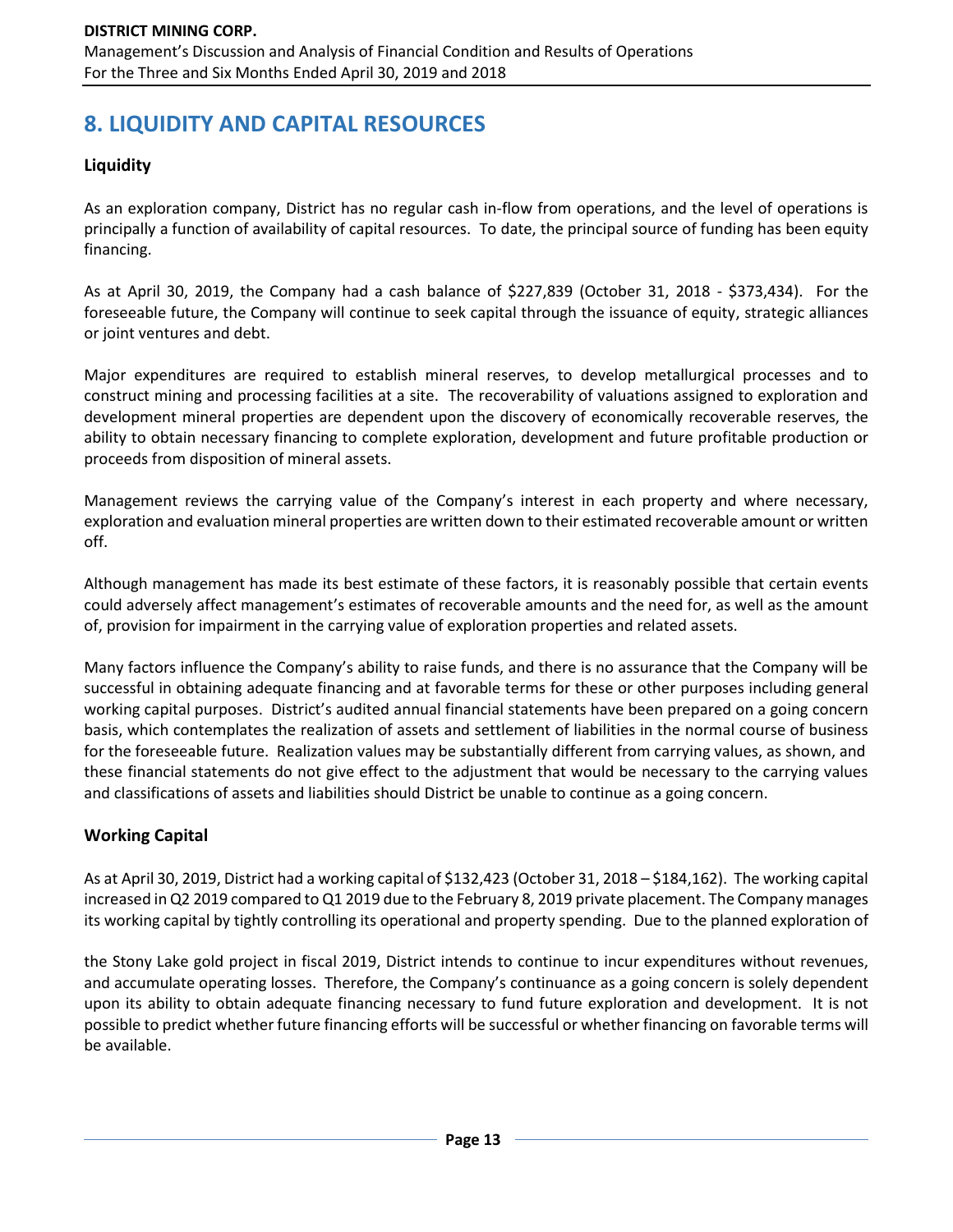District has no long-term debt and no long-term liabilities, other than its decommissioning provision of \$236,273 (October 31, 2018 - \$235,327). The Company has no capital lease obligations, operating or any other long-term obligations, other than its monthly office rent of \$1,750.

### **Cash Flow Highlights**

|                                       | <b>Six Months Ended</b> |                |  | <b>Six Months Ended</b> |
|---------------------------------------|-------------------------|----------------|--|-------------------------|
|                                       |                         | April 30, 2019 |  | April 30, 2018          |
| Cash used in operating activities     |                         | (308,069)      |  | (369, 229)              |
| Cash used in investing activities     |                         | (406, 501)     |  | (185, 896)              |
| Cash provided by financing activities |                         | 568,975        |  | 1,269,834               |
| Decrease in cash for the period       |                         | (145, 595)     |  | 714,709                 |
| Cash, beginning of year               |                         | 373,434        |  | 72,048                  |
| <b>Cash, End of Period</b>            |                         | 227,839        |  | 786,757                 |

### **Capital Risk Management**

District Copper's capital structure consists of common shares, stock options and warrants. The Company manages its capital structure and adjusts it, based on available funds, to support the acquisition and exploration of mineral properties. The Board does not establish quantitative returns on capital criteria for management.

The properties in which District currently has an interest are in the exploration stage. As such, the Company is dependent on external financing to fund its activities. To carry out and pay for planned exploration and development, along with operating administrative costs, the Company will fund such costs out of anticipated future working capital predicated upon additional amounts being raised.

Management reviews its capital management approach on an ongoing basis and believes that this approach, given the relative size of the Company, is reasonable. There were no changes in the Company's approach to capital management during the six months ended April 30, 2019. The Company's invests its surplus cash in highly liquid short-term interest-bearing investments with maturities of six months or less from the original date of acquisition, all held with major Canadian financial institutions.

# **9. TRANSACTIONS WITH RELATED PARTIES**

Key management personnel are the persons responsible for the planning, directing and controlling of the Company's activities, and include executive directors, as well as entities controlled by such persons.

At April 30, 2019, included in accounts payable and accrued liabilities is \$6,875 (October 31, 2018 – \$3,125) owing to a company controlled by a director, \$Nil (October 31, 2018 – \$4,725) owing to a company controlled by an officer, \$Nil (October 31, 2018 - \$19,275) owing to an officer and a director of the Company and \$39,660 (October 31, 2018 - \$43,053) owing to Copper Fox.

For the six months ended April 30, 2019, \$Nil (October 31, 2018 - \$6,250) was paid and capitalized to Eaglehead for services rendered by a company that is controlled by a director.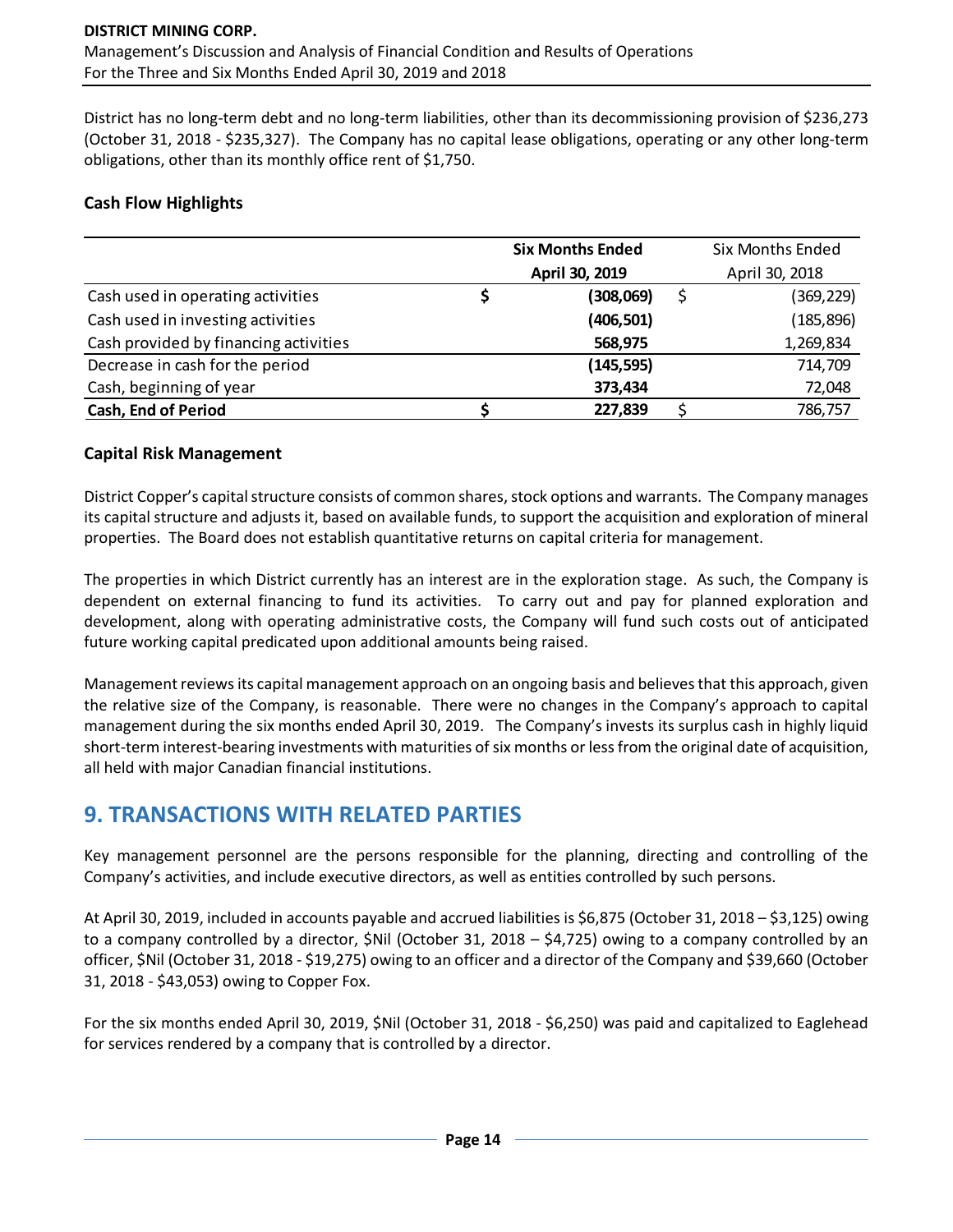As at April 30, 2019 and October 31, 2018, coupled with the six months ended April 30, 2019 and 2018, the Company incurred the following capitalizations and expenditures for key management personnel and the companies that are directly controlled by them.

|                                             | As at April 30, 2019    | As at October 31, 2018 |                         |  |  |
|---------------------------------------------|-------------------------|------------------------|-------------------------|--|--|
| <b>Statement of Financial Position Item</b> |                         |                        |                         |  |  |
| Exploration and evaluation assets           | $\blacksquare$          |                        | 6,250                   |  |  |
| <b>Total</b>                                |                         |                        | 6,250                   |  |  |
|                                             | <b>Six Months Ended</b> |                        | <b>Six Months Ended</b> |  |  |
|                                             | April 30, 2019          |                        | April 30, 2018          |  |  |
| <b>Statement of Operations Items</b>        |                         |                        |                         |  |  |
| Consulting                                  | 102,000                 |                        | 69,667                  |  |  |
| Director fees                               | 9,500                   |                        | 9,000                   |  |  |
| Total                                       | 111,500                 |                        | 78,667                  |  |  |

# **10. FINANCIAL INSTRUMENTS AND RELATED RISKS**

The Board, through the Audit Committee, is responsible for identifying the principal risks facing the Company and ensuring that risk management systems are implemented. The Company manages its exposure to financial risks, including credit risk, liquidity risk, interest rate risk, foreign exchange rate risk and commodity price risk in accordance with its risk management framework. The Board periodically reviews the Company's policies.

The following table sets forth the Company's financial assets that are measured at fair value on a recurring basis by level within the fair value hierarchy. As at April 30, 2019, those financial assets were classified in their entirety based on the level of input that is significant to the fair value measurement.

The Company's financial assets, measured at fair value, are categorized as follows:

|                         |       | As at April 30, 2019 |         |  |                   |        | As at October 31, 2018 |            |         |           |  |
|-------------------------|-------|----------------------|---------|--|-------------------|--------|------------------------|------------|---------|-----------|--|
|                         | Input | <b>Carrying</b>      |         |  | <b>Estimated</b>  |        | Carrying               |            |         | Estimated |  |
|                         | Level | Amount               |         |  | <b>Fair value</b> | Amount |                        | Fair Value |         |           |  |
|                         |       |                      |         |  |                   |        |                        |            |         |           |  |
| <b>Financial Assets</b> |       |                      |         |  |                   |        |                        |            |         |           |  |
| Cash                    |       |                      | 227,839 |  | 227,839           |        | 373,434                |            | 373.434 |           |  |
| <b>Total</b>            |       |                      | 227,839 |  | 227,839           |        | 373,434                |            | 373,434 |           |  |

## **Fair Value**

The estimated fair values of accounts payables approximate their respective carrying values due to the immediate or relatively short period to maturity.

The Company utilizes a fair value hierarchy that prioritizes the inputs to valuation techniques used to measure fair value as follows

*Level 1* - Unadjusted quoted prices at the measurement date for identical assets or liabilities in active markets;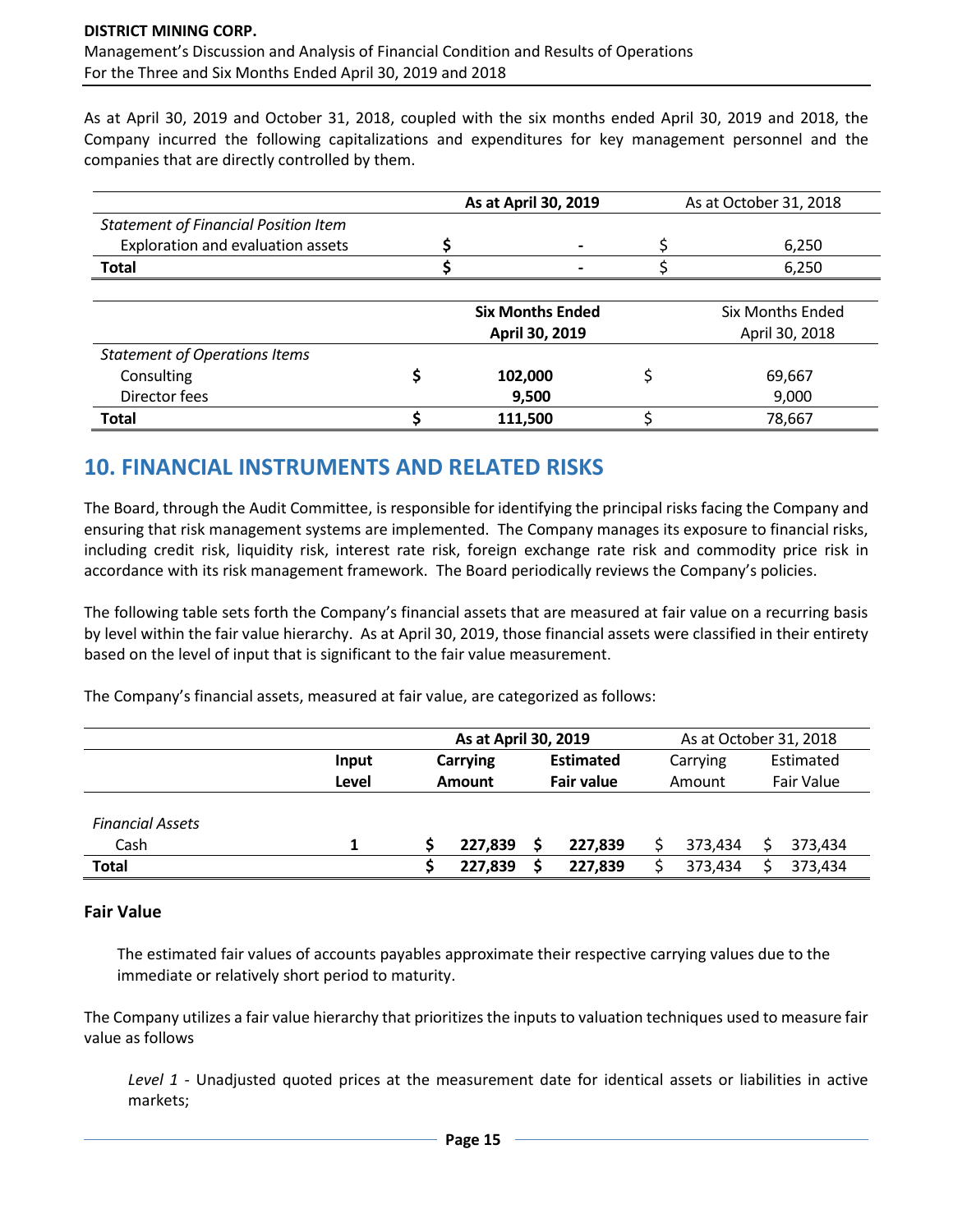*Level 2* - Inputs other than quoted prices that are observable for the asset or liability either directly (i.e., as prices) or indirectly (i.e., derived from prices); and

*Level 3* - Significant unobservable (no market data available) inputs which are supported by little or no market activity.

#### **Risk Management**

Risk management is carried out by the Company's management team with guidance from the Board of Directors. The Company's risk exposures and their impact on the Company's financial instruments are summarized below

### **a) Credit Risk**

The Company does not currently generate any revenues from sales to customers nor does it hold derivative type instruments that would require a counterparty to fulfill a contractual obligation. The Company does not have any asset-backed commercial instruments. Financial instruments that potentially subject the Company to concentrations of credit risks consist principally of cash and short-term investments. To minimize the credit risk the Company places cash with the high credit quality financial institutions. The Company considers its exposure to credit risk to be insignificant.

#### **b) Liquidity Risk**

Liquidity risk is the risk that the Company cannot meet its financial obligations. The Company manages liquidity risk and requirements by maintaining enough cash balances and or through additional financings to ensure that there is enough capital to meet short term obligations. As at April 30, 2019, the Company had a cash balance of \$227,839 (October 31, 2018 - \$373,434) and current financial liabilities of \$56,440 (October 31, 2018 - \$158,194) which have contractual maturities of 30 days or less.

The Company will require additional sources of equity, joint venture partnership or debt financing to fund ongoing operations and the exploration and development of its mineral properties.

If the Company is not able to obtain adequate additional funding to continue as a going concern, material adjustments would be required to both the carrying value and classification of assets and liabilities on the statement of financial position. It is not possible to predict, due to many external factors including commodity prices and equity market conditions, as to whether future financing will be successful or available at all.

### **c) Market Risk**

#### *i) Interest Rate Risk*

The Company manages its interest rate risk by obtaining commercial deposit interest rates available in the market by the major Canadian financial institutions on its cash and investments.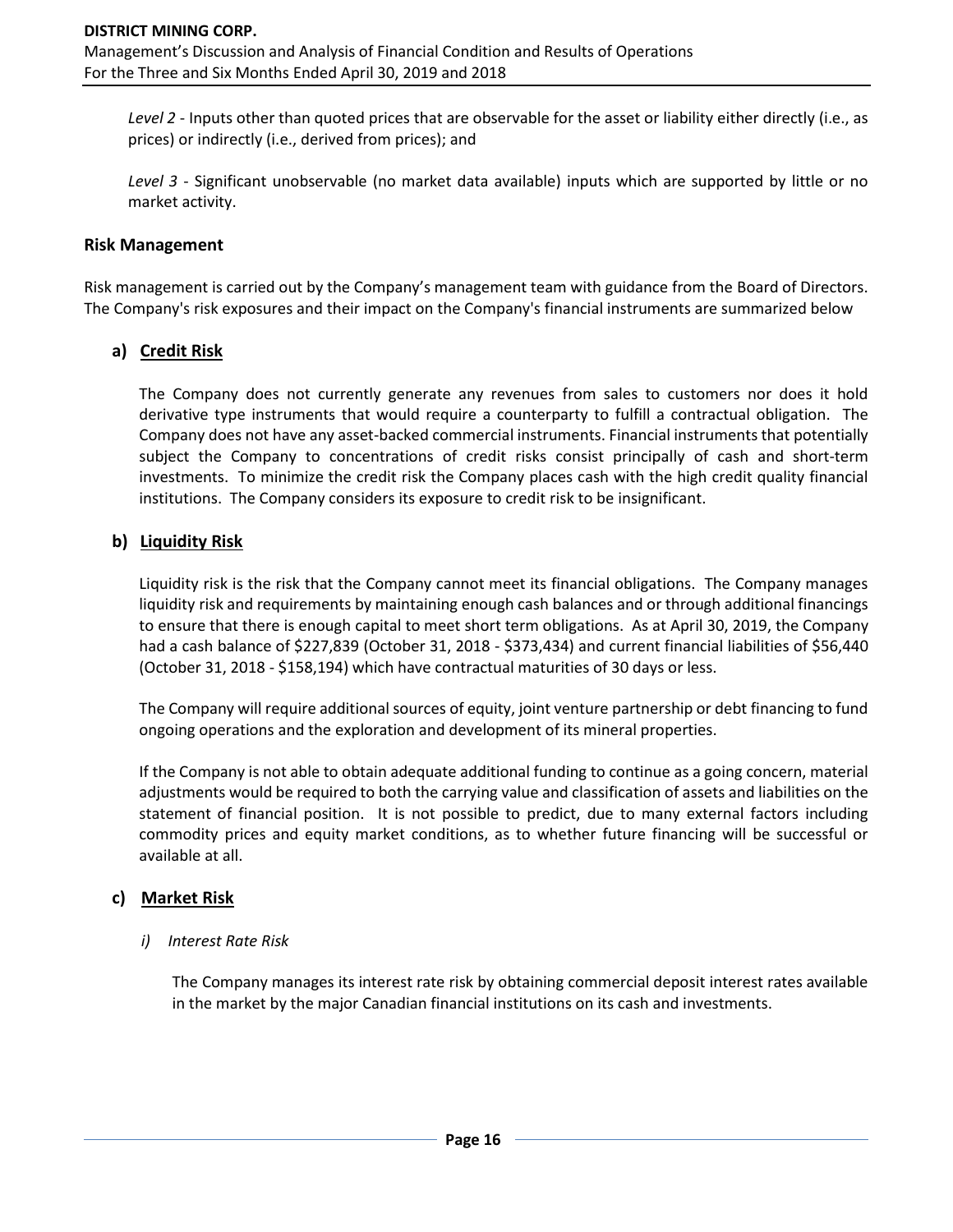#### *ii) Foreign Exchange Risk*

The Company's functional currency and the reporting currency is the Canadian dollar. Periodically the Company incurs charges on its operations for settlement in currencies other than its functional currency and any gain or loss arising on such transactions is recorded in operations for the year.

The Company does not participate in any hedging activities to mitigate any gains or losses which may arise because of exchange rate changes.

As at April 30, 2019, the Company held no financial assets or liabilities which were denominated in currencies other than the Canadian dollar.

*iii) Commodity Price Risk*

The Company is exposed to price risk with respect to commodity and equity prices. Equity price risk is defined as the potential adverse impact on the Company's earnings due to movements in individual equity prices or general movements in the level of the stock market. Commodity price risk is defined as the potential adverse impact on earnings and economic value due to commodity price movements and volatilities. To mitigate price risk, the Company closely monitors commodity prices of precious metals, individual equity movements, and the stock market to determine the appropriate course of action to be taken by the Company.

# **11. RISKS AND UNCERTAINTIES**

A discussion of the risks and uncertainties that District faces can be found in the Company's audited annual financial statements for the year ended October 31, 2018 (available under District Copper's SEDAR profile at [www.sedar.com\)](http://www.sedar.com/). Furthermore, additional risks and uncertainties not presently known to the Company or that the Company currently considers immaterial may also impair its business operations in the future.

# **12. PROPOSED TRANSACTIONS**

District does not currently have any proposed transactions; however, the Company from time to time does review potential property acquisitions and divestitures, in addition to conducting further exploration work on its property. The Company releases appropriate public disclosure as it conducts exploration work on its existing property and if the Company acquires or divestiture.

# **13. DISCLOSURE OF OUTSTANDING SHARE DATA**

### **Common Shares**

*a) Authorized*

An unlimited number of common shares without par value.

*b) Issued and Outstanding*

During the six months ended April 30, 2019, the Company incurred the following share issuance: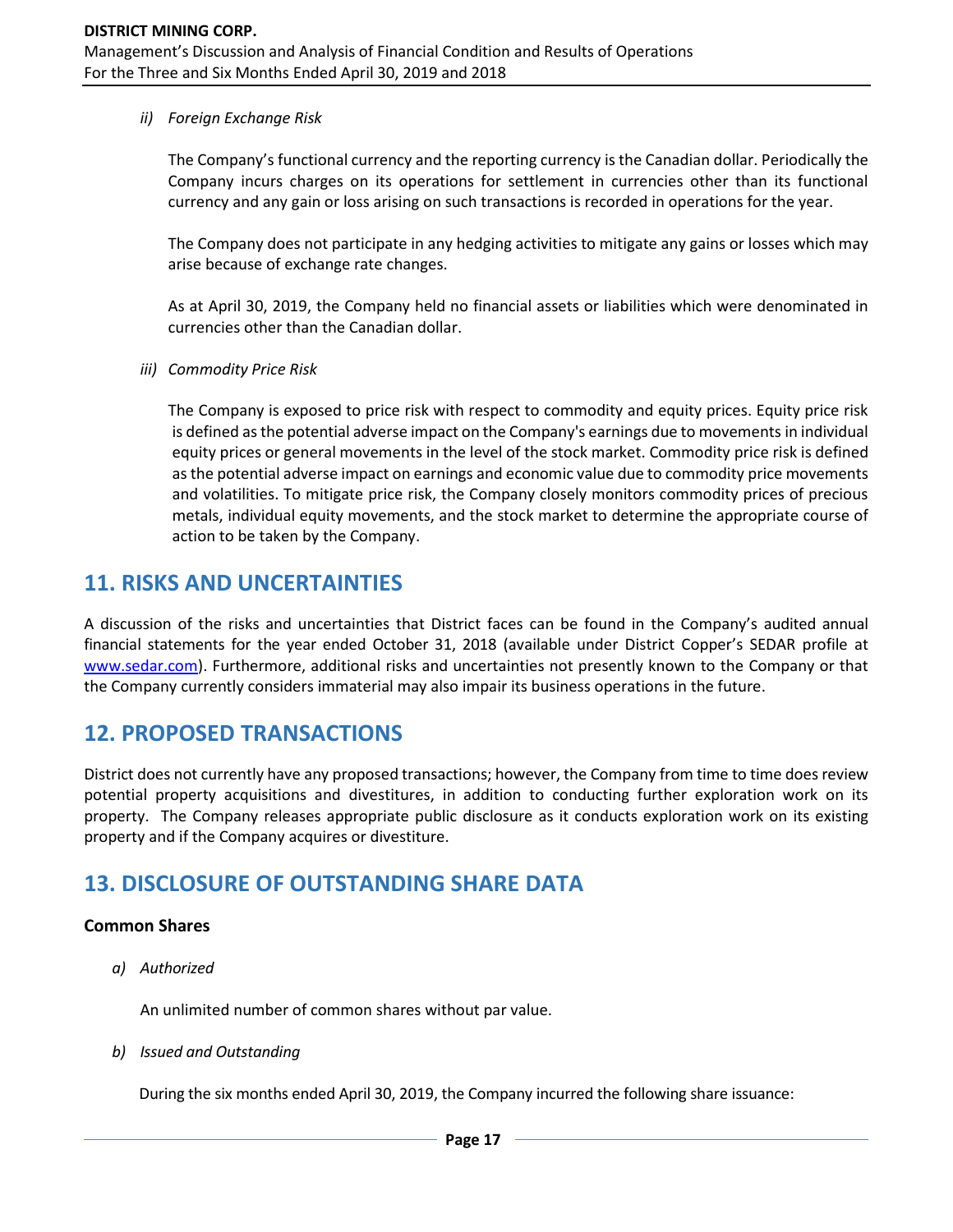• On February 8, 2019, the Company issued 5,900,000 flow-through units and 5,900,000 non-flowthrough units at a cost of \$0.05 each per unit, pursuant to a private placement, for gross proceeds of \$590,000. Each flow-through unit consists of one common share and one-half share purchase warrant, which can be exercised at \$0.075 until August 8, 2020. Each non-flow-through unit consists of one common share and one share purchase warrant, which can be exercised at \$0.05 until August 8, 2020.

The warrants have an early acceleration provision wherein the warrants will become callable on 21 days' notice in the event the Company's shares trade at a price of \$0.12 per share or greater for a 14 consecutive day trading period at any time after June 9, 2019.

Finders' fees of 200,000 shares, valued at \$6,000, 300,000 warrants, valued at \$6,177, exercisable at \$0.05 until August 8, 2020, and legal fees of \$21,025 were paid with respect to this financing.

The value of the finders' warrants was calculated using Black Sholes with an exercise price of \$0.05, an expected life of 18 months, a volatility rate of 188.10% and a risk-free rate of 1.77%.

In connection with this placement, a \$118,000 flow-through premium liability was incurred as a result of there being a \$0.02 premium per share sold. The liability will be extinguished once all the flowthrough money raised has been spent on the Stony Lake project. As of April 30, 2019, the remaining flow-through premium liability was \$53,590 (October 31, 2018 - \$Nil), with the reduction of \$64,410 recorded as flow-through premium income in fiscal 2019.

During the year ended October 31, 2018, the Company incurred the following share issuances:

• On March 29, 2018, the Company issued 18,750,000 units at \$0.08 per unit, pursuant to a private placement, for gross proceeds of \$1,500,000. Each unit consists of one common share and one share purchase warrant. Each share purchase warrant is exercisable into one common share at \$0.12 until March 29, 2020.

The warrants have an early acceleration provision wherein the warrants will become callable on 21 days' notice in the event the Company's shares trade at a price of \$0.25 per share or greater for a 30-day trading period.

Finders' fees of \$48,048, filing fees of \$7,500 and legal fees of \$47,608 were paid with respect to this financing.

- On May 8, 2018, the Company issued 3,900,000 common shares at a value of \$624,000 for contiguous mineral tenures at the Eaglehead property.
- On July 12, 2018 the Company issued 6,470,352 flow-through shares, pursuant to a private placement, for gross proceeds of \$549,980.

Finders' fees of \$30,000, filing fees of \$1,382, legal fees of \$32,883 and the issuance of 352,942 finder's warrants were paid with respect to this financing.

Each finders' warrant is exercisable into one common share at \$0.085 until July 12, 2020.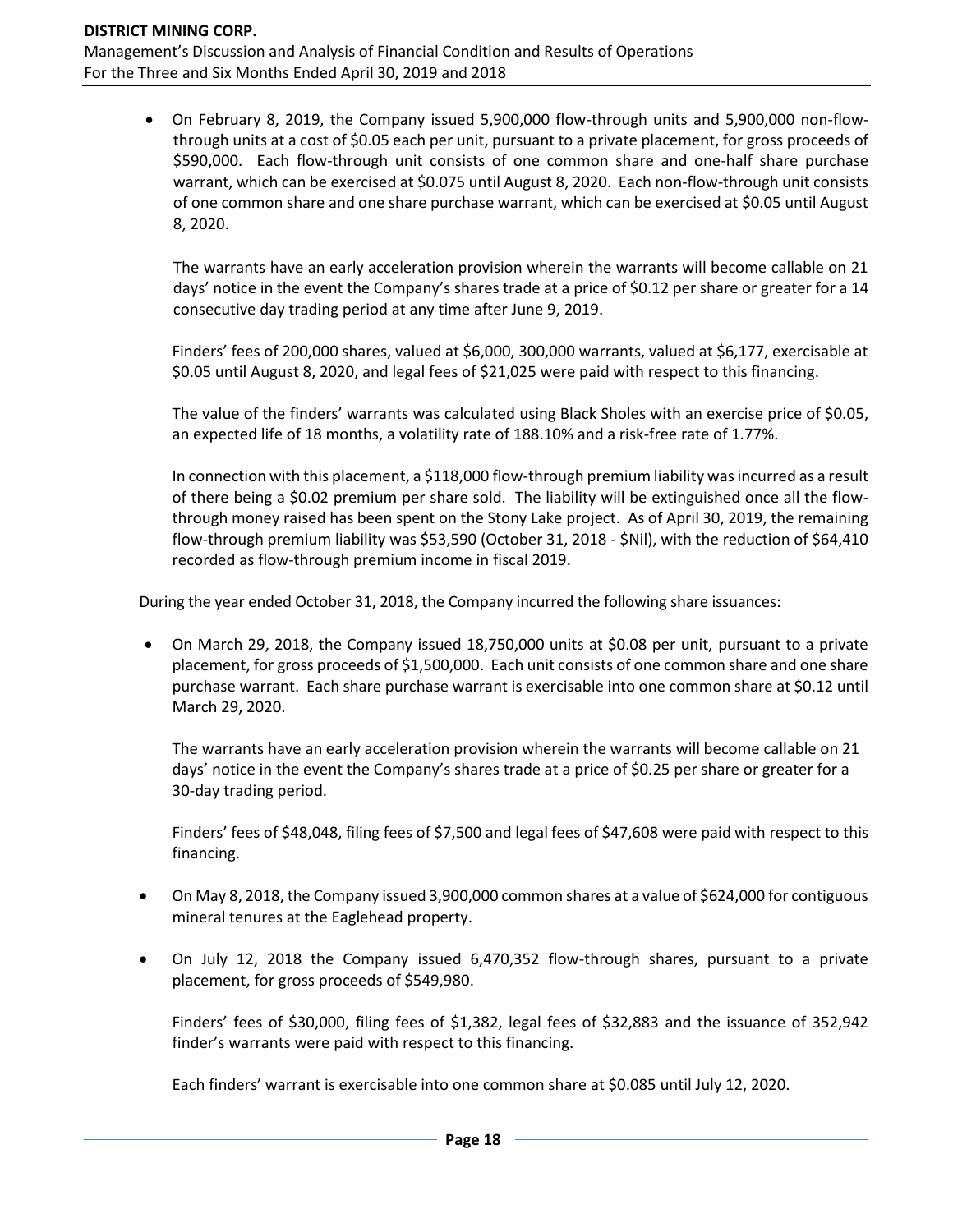In connection with this placement, a \$161,759 flow-through premium liability was incurred as a result of there being a \$0.025 premium per share sold. The liability will be extinguished once all the flowthrough money raised has been spent on the Eaglehead project. As of April 30, 2019, the remaining flow-through premium liability was \$Nil (October 31, 2018 - \$43,484), with the reduction of \$161,759 recorded as flow-through premium income in fiscal 2018 and 2019.

#### *c) Warrants*

A summary of changes in share purchase warrants as of the date of this MD&A and the year ended October 31, 2018 is as follows:

|                                   |                 | As at                |                 | Year Ended  |                  |          |  |
|-----------------------------------|-----------------|----------------------|-----------------|-------------|------------------|----------|--|
|                                   | June 26, 2019   |                      |                 |             | October 31, 2018 |          |  |
|                                   |                 |                      | Weighted        |             |                  | Weighted |  |
|                                   | Number of       | Number of<br>Average |                 |             |                  | Average  |  |
|                                   | <b>Warrants</b> |                      | <b>Exercise</b> | Warrants    |                  | Exercise |  |
|                                   | Outstanding     |                      | <b>Price</b>    | Outstanding |                  | Price    |  |
|                                   |                 |                      |                 |             |                  |          |  |
| <b>Balance, Beginning of Year</b> | 23,352,942      | \$                   | 0.116           | 4,250,000   | Ś                | 0.100    |  |
| Expired                           | (4, 250, 000)   |                      | 0.100           | ۰           |                  |          |  |
| <b>Issued</b>                     | 9,150,000       |                      | 0.058           | 19,102,942  |                  | 0.119    |  |
| <b>Balance, End of Period</b>     | 28,252,942      | \$                   | 0.010           | 23,352,942  |                  | 0.116    |  |

As at June 26, 2019 share purchase warrants outstanding and exercisable are as follows:

| Number of       | Warrant         | <b>Warrants</b>    | Warrant        |
|-----------------|-----------------|--------------------|----------------|
| <b>Warrants</b> | <b>Exercise</b> | <b>That Are</b>    | <b>Expiry</b>  |
| Outstanding     | <b>Price</b>    | <b>Exercisable</b> | <b>Date</b>    |
| 18,750,000      | 0.120           | 18,750,000         | March 29, 2020 |
| 352,942         | 0.085           | 352,942            | July 12, 2020  |
| 6,200,000       | 0.075           | 6,200,000          | August 8, 2020 |
| 2,950,000       | 0.050           | 2,950,000          | August 8, 2020 |
| 28,252,942      | 0.010           | 28,252,942         |                |

As at April 30, 2019, the weighted average remaining contractual life of the share purchase warrants was 1.036 years (October 31, 2018 – 1.218 years) and the weighted average exercise price was \$0.097 (October 31, 2018 - \$0.116).

#### *d) Stock Options*

As at the date of this MD&A, options outstanding for the purchase of common shares are as follows: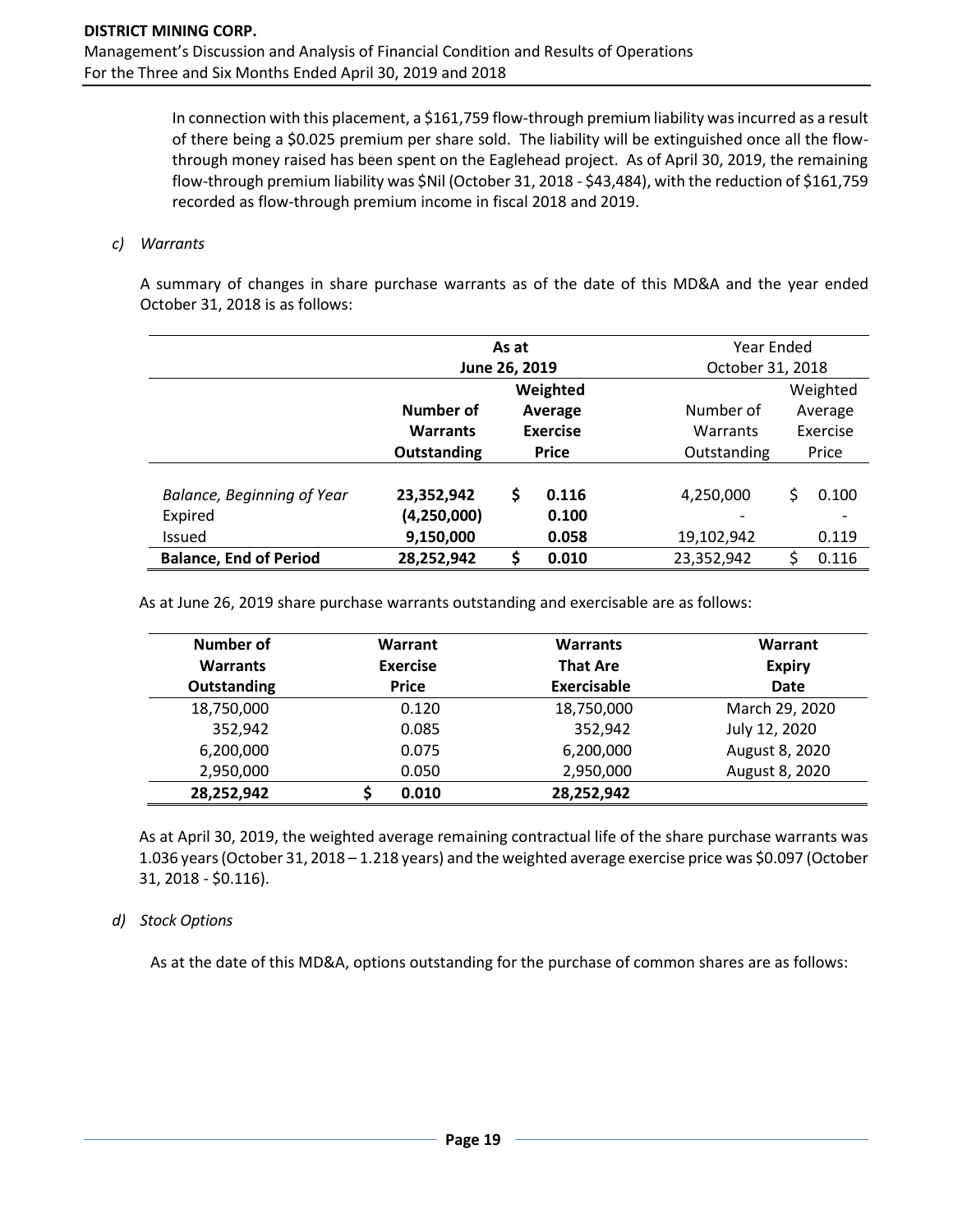#### **DISTRICT MINING CORP.**

Management's Discussion and Analysis of Financial Condition and Results of Operations For the Three and Six Months Ended April 30, 2019 and 2018

| Amount of     | <b>Price Per</b><br><b>Share</b> |      | Amount<br>Exercisable | <b>Expiry</b><br><b>Date</b> |
|---------------|----------------------------------|------|-----------------------|------------------------------|
| <b>Shares</b> |                                  |      |                       |                              |
| 1,725,000     |                                  | 0.14 | 1,725,000             | July 9, 2019                 |
| 450,000       |                                  | 0.10 | 450,000               | April 29, 2020               |
| 175,000       |                                  | 0.10 | 175,000               | October 16, 2020             |
| 2,350,000     |                                  | 0.13 | 2,350,000             |                              |

# **14. OFF-BALANCE SHEET ARRANGEMENTS**

During the six months ended April 30, 2019, the Company was not party to any off-balance-sheet arrangements that have, or are reasonably likely to have, a current or future effect on the results of operations, financial condition, revenues or expenses, liquidity, capital expenditures or capital resources of the Company.

# **15. CHANGES IN ACCOUNTING STANDARDS**

There were no changes in the Company's accounting policies during the six months ended April 30, 2019. New and revised accounting standards and interpretations issued but not yet adopted are described in Note 2, "*Basis of Presentation*", of the audited financial statements for the year ended October 31, 2018.

# **16. CRITICAL ACCOUNTING ESTIMATES**

The preparation of these financial statements in conformity with IFRS requires management to make judgements, estimates and assumptions which affect the reported amounts of assets and liabilities and the disclosure of contingent assets and liabilities at the date of the financial statements and revenues and expenses for the periods reported. The Company bases its estimates and assumptions on current and various other factors that it believes to be reasonable under the circumstances. Management believes the estimates are reasonable; however, actual results could differ from those estimates and could impact future results of operations and cash flows.

The areas which require management to make significant estimates and assumptions in determining carrying values include, but are not limited to

### **Exploration and Evaluation Expenditures**

The application of the Company's accounting policy for exploration and evaluation expenditure requires judgment in determining whether it is likely that future economic benefits will flow to the Company, which may be based on assumptions about future events or circumstances. Estimates and assumptions made may change if new information becomes available. If, after expenditure is capitalized, information becomes available suggesting that the recovery of expenditure is unlikely, the amount capitalized is impaired in the Statement of Operations and Comprehensive Loss during the period the new information becomes available.

### **Depreciation**

Significant judgment is involved in the determination of useful life and residual values for the computation of depreciation and no assurance can be given that actual useful lives and residual values will not differ significantly from current assumptions.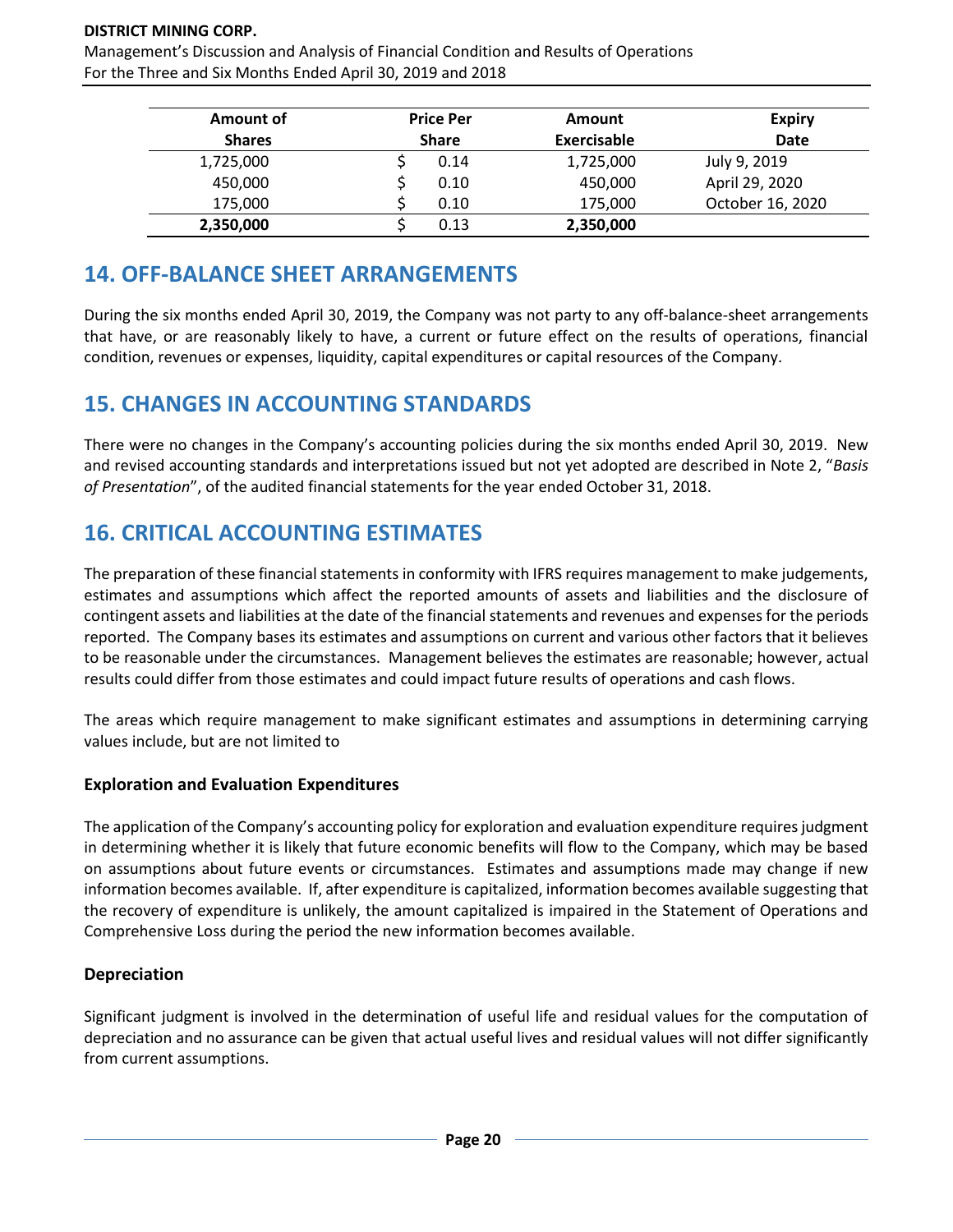### **Impairment**

The carrying value of property and equipment is reviewed each reporting period to determine whether there is any indication of impairment. If the carrying amount of an asset exceeds its recoverable amount, the asset is impaired, and an impairment loss is recognized in the statement of operations and comprehensive loss. The assessment of fair values, including those of the cash generating units (the smallest identifiable group of assets that generates cash inflows that are largely independent of the cash inflow from other assets or groups of assets) ("**CGUs**") for purposes of testing goodwill, require the use of estimates and assumptions for recoverable

production, long-term commodity prices, discount rates, foreign exchange rates, future capital requirements and operating performance. Changes in any of the assumptions or estimates used in determining the fair value of goodwill or other assets could impact the impairment analysis.

### **Site Closure and Decommissioning Provisions**

The Company assesses its mineral property's decommissioning provision at each reporting date or when new material information becomes available. Exploration, development and mining activities are subject to various laws and regulations governing the protection of the environment. In general, these laws and regulations are continually changing, and the Company has made, and intends to make in the future, expenditures to comply with such laws and regulations. Accounting for decommissioning obligations requires management to make estimates of the future costs that the Company will incur to complete the reclamation work required to comply with existing laws and regulations at each location. Actual costs incurred may differ from those amounts estimated.

Also, future changes to environmental laws and regulations could increase the extent of reclamation and remediation work required to be performed by the Company. Increases in future costs could materially impact the amounts charged to operations for reclamation and remediation. The provision represents management's best estimate of the present value of the future decommissioning obligation. The actual future expenditures may differ from the amounts currently provided.

## **Title to Mineral Properties**

Although the Company has taken steps to verify title to mineral properties in which it has an interest, these procedures do not guarantee the Company's title. Such properties may be subject to prior agreements or transfers and title may be affected by undetected defects.

## **Contingencies**

The assessment of contingencies involves the exercise of significant judgment and estimates of the outcome of future events. In assessing loss contingencies related to legal proceedings that are pending against the Company and that may result in regulatory or government actions that may negatively impact the Company's business or operations, the Company and its legal counsel evaluate the perceived merits of the legal proceeding or unasserted claim or action as well as the perceived merits of the nature and amount of relief sought or expected to be sought, when determining the amount, if any, to disclose as a contingent liability or when assessing the impact on the carrying value of the Company's assets. Contingent assets are not recognized in the Company's financial statements.